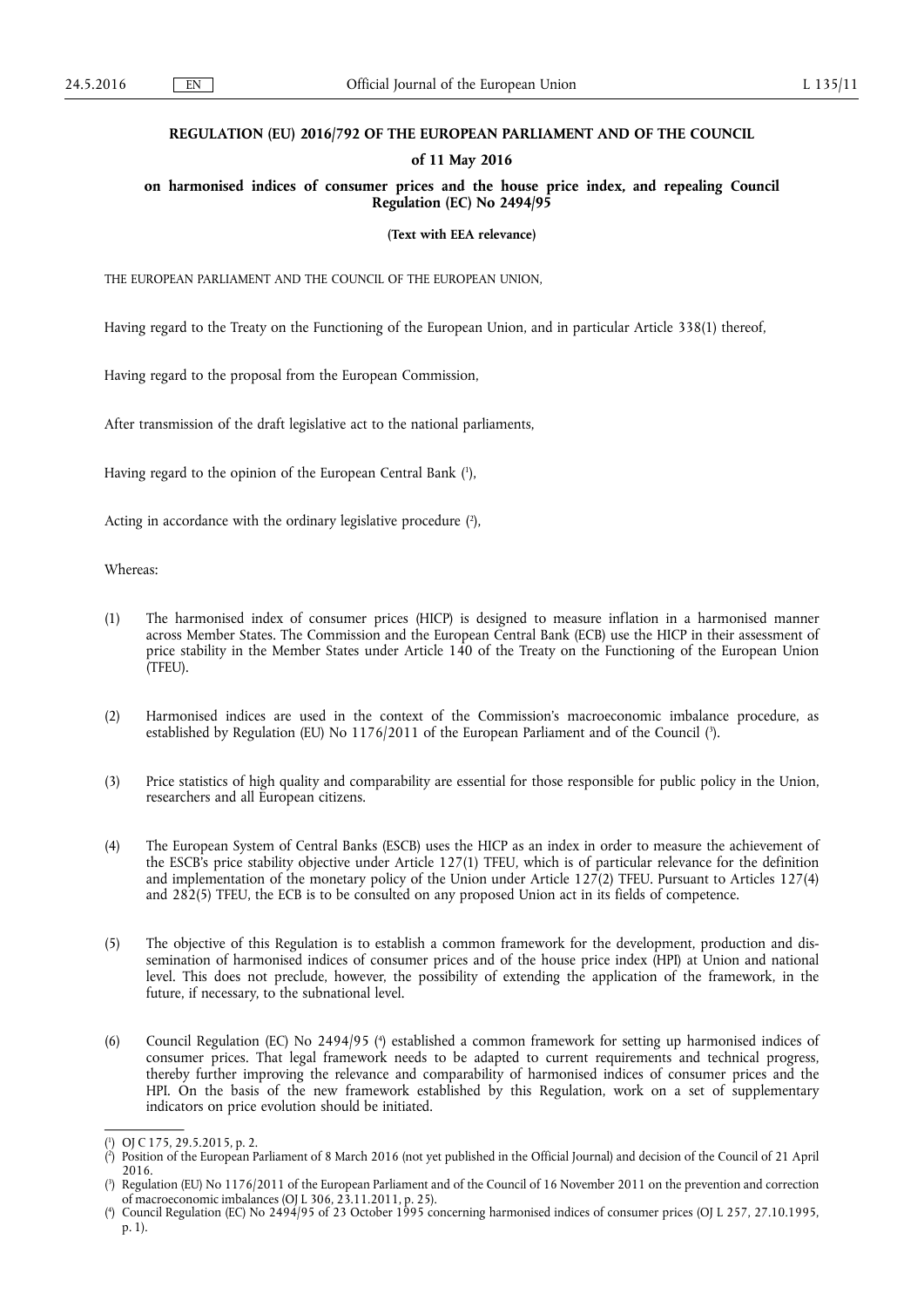(7) This Regulation takes into account the Commission's better regulation agenda and, in particular, the Commission communication of 8 October 2010 entitled *Smart regulation in the European Union*. In the statistical field, the Commission has set as a priority the simplification and improvement of the regulatory environment in statistics, as referred to in the Commission communication of 10 August 2009 on the production method of EU statistics: a vision for the next decade.

(8) The HICP and the harmonised index of consumer prices at constant tax rates (HICP-CT) should be broken down into categories of the European classification of individual consumption according to purpose (ECOICOP). Such classification should ensure that all European statistics relating to private consumption are consistent and comparable. The ECOICOP should also be consistent with the UN COICOP, which is the international standard classifying individual consumption according to purpose, therefore the ECOICOP should be adapted to align it with changes to the UN COICOP.

- (9) The HICP is based on observed prices, which include taxes on products. Hence, inflation is affected by changes to tax rates on products. For inflation analysis and for convergence assessment in Member States, information also needs to be collected on the impact of tax changes on inflation. To this end, the HICP should additionally be calculated on the basis of constant tax rate prices.
- (10) Establishing price indices for dwellings, and in particular for owner-occupied housing (OOH), is an important step towards further improving the relevance and comparability of the HICP. The HPI is a necessary basis for compiling the OOH price index. In addition, the HPI is an important indicator in its own right. By 31 December 2018, the Commission should prepare a report addressing the suitability of the OOH price index for integration into the HICP coverage. Depending on the results of that report, the Commission should, where appropriate, submit, within a reasonable time frame, a proposal for amending this Regulation with regard to integrating the OOH price index into the HICP coverage.
- (11) Early provisional information on the monthly HICP in the form of a flash estimate is crucial for monetary policy in the euro area. Therefore, such flash estimates should be provided by the Member States whose currency is the euro.
- (12) The HICP is designed to assess price stability. It is not intended to be a cost of living index. In addition to the HICP, research on a harmonised cost of living index should be initiated.
- (13) The reference period of the harmonised indices should be updated periodically. Rules for common index reference periods of the harmonised indices and their sub-indices integrated at different points in time should be established in order to ensure that the resulting indices are comparable and relevant.
- (14) In order to enhance the gradual harmonisation of harmonised indices of consumer prices and the HPI, pilot studies should be launched to assess the feasibility of using improved basic information or applying new methodological approaches. The Commission should take the necessary actions and find the right incentives, including financial support, to encourage such pilot studies.
- (15) The Commission (Eurostat) should verify the sources and methods used by Member States to calculate harmonised indices and should monitor the implementation of the legal framework by Member States. For that purpose, the Commission (Eurostat) should maintain a regular dialogue with the Member States' statistical authorities.
- (16) Background information is essential for assessing whether the detailed harmonised indices provided by the Member States are sufficiently comparable. In addition, transparent compilation methods and practices used in Member States help all stakeholders to understand the harmonised indices and further improve their quality. A set of rules for reporting harmonised metadata should therefore be established.
- (17) In order to ensure the quality of statistical data provided by Member States, the Commission should use the appropriate prerogatives and powers provided for in Article 12 of Regulation (EC) No 223/2009 of the European Parliament and of the Council (<sup>1</sup>).

<sup>(</sup> 1 ) Regulation (EC) No 223/2009 of the European Parliament and of the Council of 11 March 2009 on European Statistics and repealing Regulation (EC, Euratom) No 1101/2008 of the European Parliament and of the Council on the transmission of data subject to statistical confidentiality to the Statistical Office of the European Communities, Council Regulation (EC) No 322/97 on Community Statistics, and Council Decision 89/382/EEC, Euratom establishing a Committee on the Statistical Programmes of the European Communities (OJ L 87, 31.3.2009, p. 164).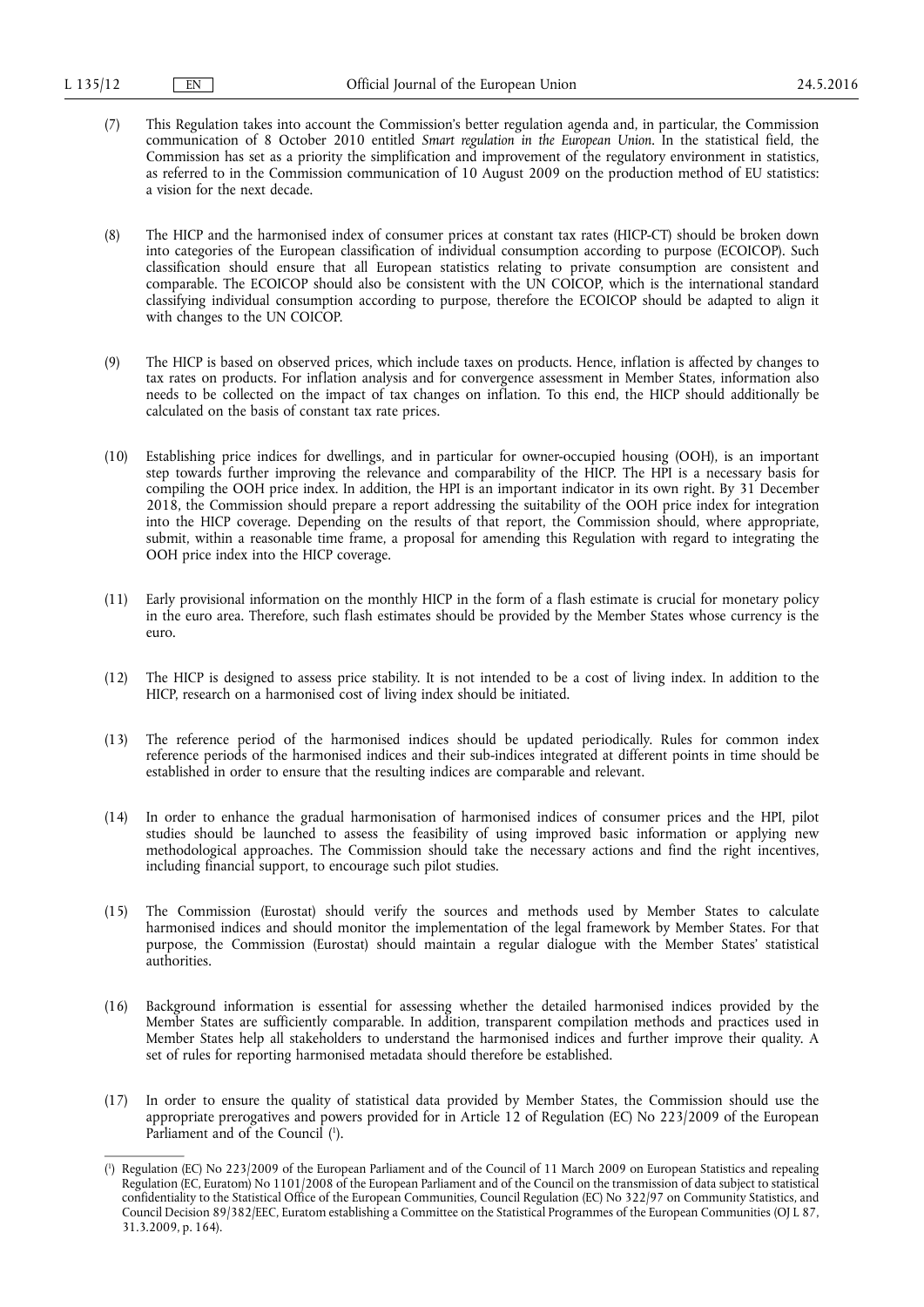- (18) In order to ensure adaptation to changes to the UN COICOP, to amend the list of items regulated by implementing acts by adding items in order to take account of technical developments in the statistical methods and based on the evaluation of pilot studies, and to modify the list of sub-indices of ECOICOP that Member States are not required to produce in order to include games of chance in the HICP and the HICP-CT, the power to adopt acts in accordance with Article 290 TFEU should be delegated to the Commission. It is of particular importance that the Commission carry out appropriate consultations during its preparatory work, including at expert level. The Commission, when preparing and drawing up delegated acts, should ensure a simultaneous, timely and appropriate transmission of relevant documents to the European Parliament and to the Council.
- (19) In order to ensure full comparability of the harmonised indices, uniform conditions are needed for the application of the ECOICOP for the purpose of the HICP and the HICP-CT; for the breakdown of the flash estimate of the HICP provided by Member States whose currency is the euro; for the breakdowns of the OOH price index and of the HPI; for the quality of weights of the harmonised indices; for improved methods based on voluntary pilot studies; for the appropriate methodology; for detailed rules on the rescaling of the harmonised indices; for the data and metadata exchange standards; for the revision of the harmonised indices and their subindices; and for technical quality assurance requirements regarding the content of annual standard quality reports, the deadline for providing the reports to the Commission (Eurostat) and the structure of the inventories and the deadline for providing the inventories to the Commission (Eurostat). In order to ensure such uniform conditions for the implementation of this Regulation, implementing powers should be conferred on the Commission. Those powers should be exercised in accordance with Regulation (EU) No 182/2011 of the European Parliament and of the Council ( 1 ).
- (20) In adopting implementing measures and delegated acts in accordance with this Regulation, the Commission should consider, where appropriate, cost-effectiveness and ensure that those measures and acts do not impose a significant additional burden on Member States or respondents.
- (21) Since the objective of this Regulation, namely the creation of common statistical standards for harmonised indices of consumer prices and the HPI, cannot be sufficiently achieved by the Member States but can rather be better achieved at Union level, the Union may adopt measures, in accordance with the principle of subsidiarity as set out in Article 5 of the Treaty on European Union. In accordance with the principle of proportionality, as set out in that Article, this Regulation does not go beyond what is necessary in order to achieve that objective.
- (22) In the context of Article 7 of Regulation (EC) No 223/2009, the European Statistical System Committee has been asked to provide its professional guidance.
- (23) Regulation (EC) No 2494/95 should therefore be repealed,

HAVE ADOPTED THIS REGULATION:

## *Article 1*

### **Subject matter**

This Regulation lays down a common framework for the development, production and dissemination of harmonised indices of consumer prices (HICP, HICP-CT, OOH price index) and of the house price index (HPI) at Union and national level.

<sup>(</sup> 1 ) Regulation (EU) No 182/2011 of the European Parliament and of the Council of 16 February 2011 laying down the rules and general principles concerning mechanisms for control by Member States of the Commission's exercise of implementing powers (OJ L 55, 28.2.2011, p. 13).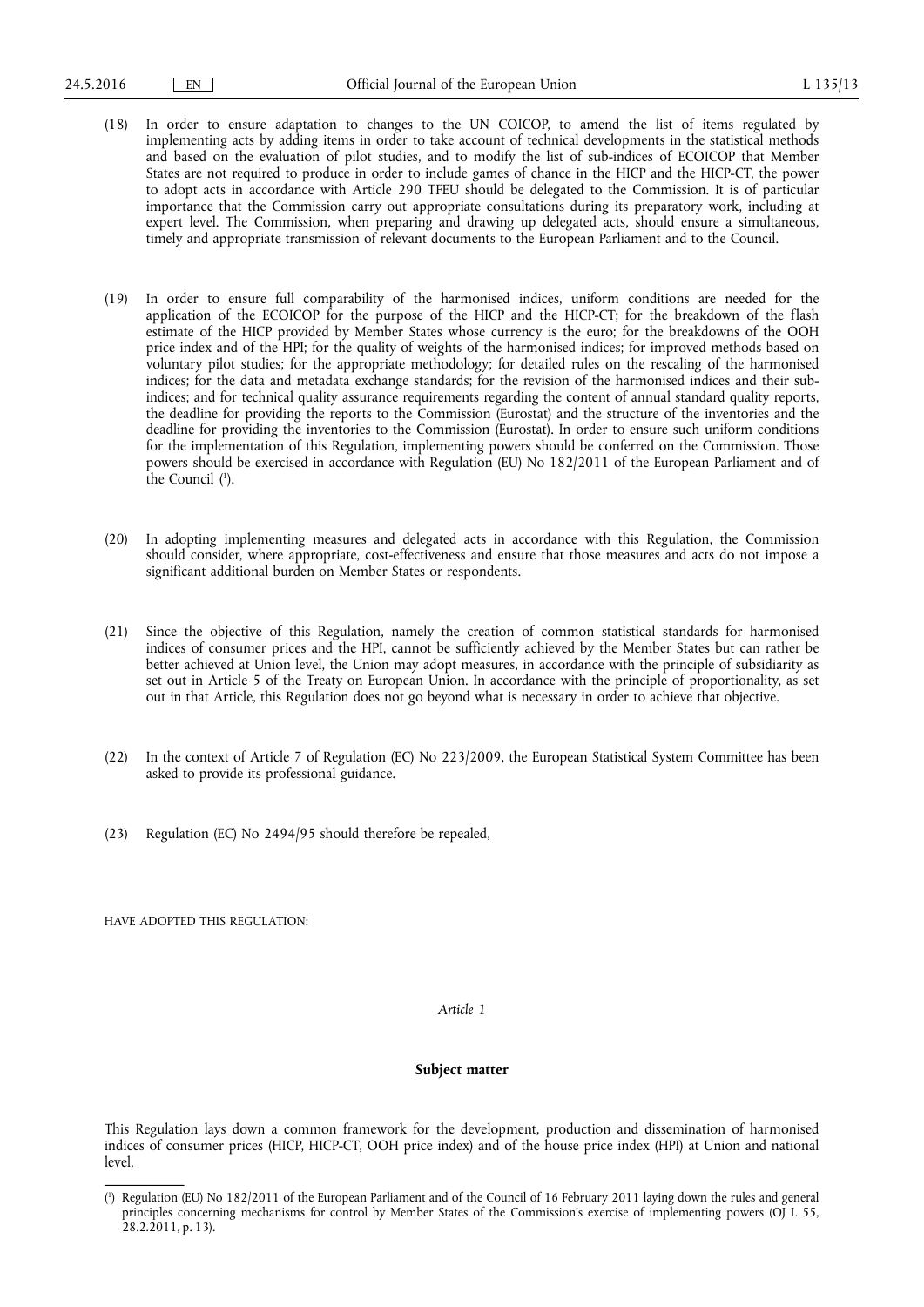#### *Article 2*

#### **Definitions**

For the purposes of this Regulation, the following definitions apply:

- (1) 'products' means goods and services as defined in paragraph 3.01 of Annex A to Regulation (EU) No 549/2013 of the European Parliament and of the Council ( 1 ) ('ESA 2010');
- (2) 'consumer prices' means the purchase prices paid by households to purchase individual products by means of monetary transactions;
- (3) 'house prices' means the transaction prices of dwellings purchased by households;
- (4) 'purchase prices' means the prices actually paid by purchasers for products, including any taxes less subsidies on the products, after the deduction of discounts from standard prices or charges, excluding interest or services charges added under credit arrangements and any extra charges incurred as a result of failing to pay within the period specified at the time of purchase;
- (5) 'administered prices' means prices that are either directly set or influenced to a significant extent by the government;
- (6) 'harmonised index of consumer prices' or 'HICP' means the comparable index of consumer prices produced by each Member State;
- (7) 'harmonised index of consumer prices at constant tax rates' or 'HICP-CT' means the index that measures changes in consumer prices without the impact of changes in tax rates on products over the same period of time;
- (8) 'tax rate' means a tax parameter and may be a certain percentage of the price or an absolute tax amount levied on a physical unit;
- (9) 'owner-occupied housing price index' or 'OOH price index' means the index that measures changes in the transaction prices of dwellings new to the household sector and of other products that the households acquire in their role as owner-occupiers;
- (10) 'house price index' or 'HPI' means the index that measures changes in the transaction prices of dwellings purchased by households;
- (11) 'sub-index of the HICP or the HICP-CT' means the price index for any category of the European classification of individual consumption according to purpose (ECOICOP) as set out in Annex I;
- (12) 'harmonised indices' means the HICP, the HICP-CT, the OOH price index and the HPI;
- (13) 'flash estimate of the HICP' means an early estimate of the HICP provided by Member States whose currency is the euro that may be based on provisional information and, if necessary, appropriate modelling;
- (14) 'Laspeyres-type index' means the price index that measures the average change in prices from the price reference period to a comparison period using expenditure shares from a period prior to the price reference period, and where the expenditure shares are adjusted to reflect the prices of the price reference period.

A 'Laspeyres-type index' is defined as:

$$
p^{0,t}=\sum\frac{p^t}{p^0}\cdot w^{0,b}
$$

The price of a product is denoted by p, the price reference period is denoted by 0, and the comparison period is denoted by t. Weights (w) are expenditure shares of a period (b) prior to the price reference period, and are adjusted to reflect the prices of the price reference period  $\hat{0}$ ;

<sup>(</sup> 1 ) Regulation (EU) No 549/2013 of the European Parliament and of the Council of 21 May 2013 on the European system of national and regional accounts in the European Union (OJ L 174, 26.6.2013, p. 1).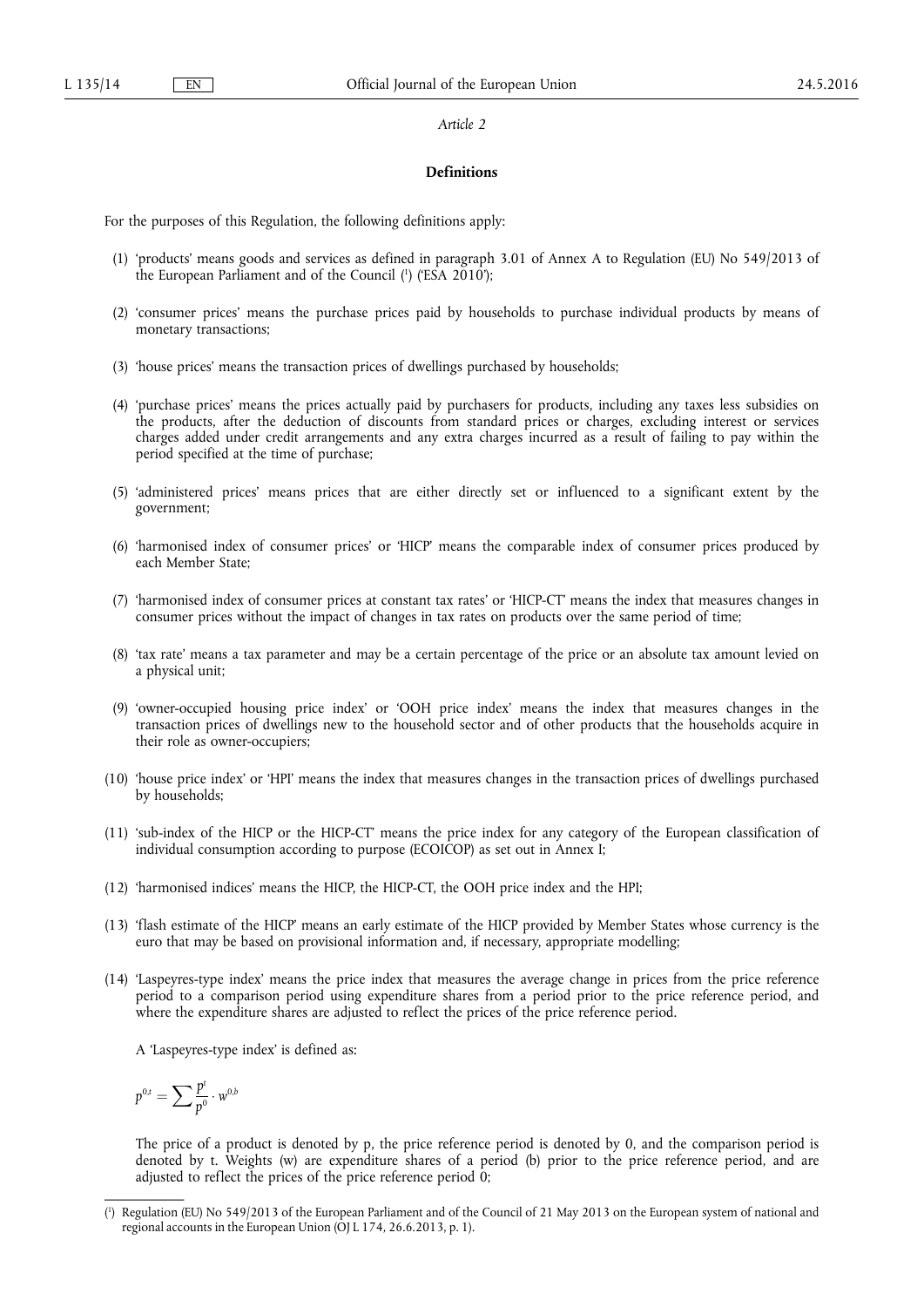- (15) 'index reference period' means the period for which the index is set to 100 index points;
- (16) 'price reference period' means the period to which the price of the comparison period is compared; for monthly indices, the price reference period is December of the previous year, and for quarterly indices, the price reference period is the fourth quarter of the previous year;
- (17) 'basic information' means data covering:
	- (a) with reference to the HICP and the HICP-CT:
		- (i) purchase prices of products which need to be taken into account in order to compute sub-indices in accordance with this Regulation;
		- (ii) characteristics that determine the product price;
		- (iii) information on taxes and excise duties levied;
		- (iv) information as to whether a price is fully or partially administered; and
		- (v) weights reflecting the level and structure of the consumption of the products concerned;
	- (b) with reference to the OOH price index:
		- (i) transaction prices of dwellings new to the household sector and of other products that the households acquire in their role as owner-occupiers which need to be taken into account to compute the OOH price index in accordance with this Regulation;
		- (ii) characteristics which determine the dwelling price and the prices of other products that the households acquire in their role as owner-occupiers; and
		- (iii) weights reflecting the level and structure of the relevant housing expenditure categories;
	- (c) with reference to the HPI:
		- (i) transaction prices of dwellings purchased by households which need to be taken into account to compute the HPI in accordance with this Regulation;
		- (ii) characteristics which determine the dwelling price; and
		- (iii) weights reflecting the level and structure of the relevant housing expenditure categories;
- (18) 'household' means a household as referred to in points (a) and (b) of paragraph 2.119 of Annex A to ESA 2010, irrespective of nationality or residence status;
- (19) 'economic territory of the Member State' means the economic territory as referred to in paragraph 2.05 of Annex A to ESA 2010, with the exception that the extraterritorial enclaves situated within the boundaries of the Member State are included and the territorial enclaves situated in the rest of the world are excluded;
- (20) 'household final monetary consumption expenditure' means that part of final consumption expenditure incurred:
	- by households,
	- in monetary transactions,
	- on the economic territory of the Member State,
	- on products that are used for the direct satisfaction of individual needs or wants, as defined in paragraph 3.101 of Annex A to ESA 2010,
	- in one or both of the time periods being compared;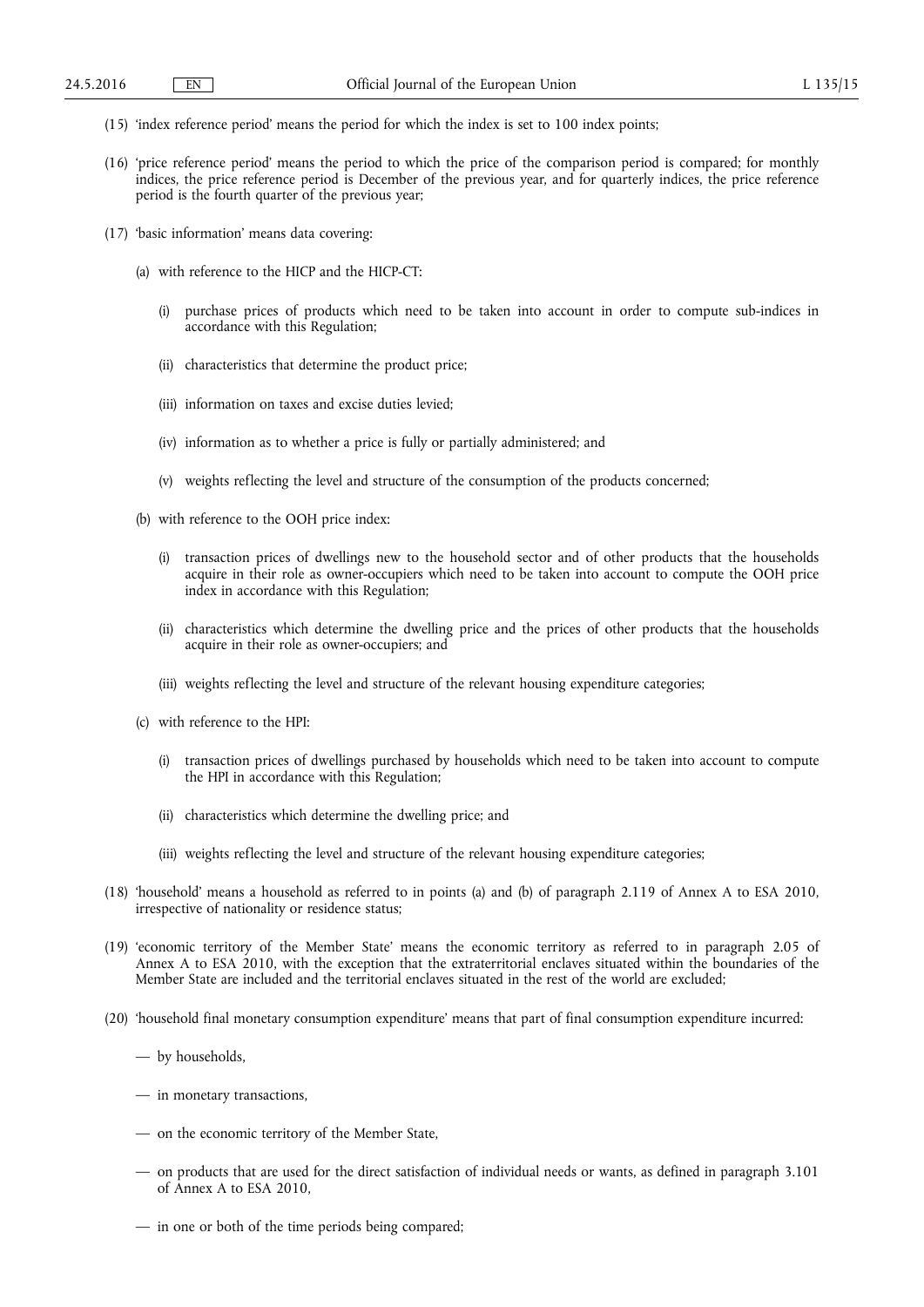- (21) 'significant change in the production method' means a change that is estimated to affect the annual rate of change of a given harmonised index or part thereof in any period by more than:
	- (a) 0,1 percentage points for the all-items HICP, HICP-CT, OOH price index or HPI;
	- (b) 0,3, 0,4, 0,5 or 0,6 percentage points for any ECOICOP division, group, class or subclass (5-digit), respectively, for the HICP or the HICP-CT.

## *Article 3*

### **Compilation of the harmonised indices**

1. Member States shall provide the Commission (Eurostat) with the harmonised indices as defined in point (12) of Article 2.

2. The harmonised indices shall be annually chain-linked Laspeyres-type indices.

3. The HICP and the HICP-CT shall be based on the price changes and weights of products included in the household final monetary consumption expenditure.

4. Neither the HICP nor the HICP-CT shall cover transactions between households, except in the case of rentals paid by tenants to private landlords, where the latter act as market producers of services purchased by households (tenants).

5. The OOH price index shall be compiled, where possible and provided that the data are available, for the 10 years preceding the entry into force of this Regulation.

6. Sub-indices of the HICP and of the HICP-CT shall be compiled for the categories of ECOICOP. The Commission shall adopt implementing acts specifying uniform conditions for the application of the ECOICOP for the purpose of the HICP and the HICP-CT. Those implementing acts shall be adopted in accordance with the examination procedure referred to in Article 11(2).

7. By 31 December 2018, the Commission shall prepare a report which shall address the suitability of the OOH price index for integration into the HICP coverage. Depending on the results of the report, the Commission shall, where appropriate, submit, within a reasonable timeframe, a proposal for amending this Regulation with regard to integrating the OOH price index into the HICP coverage. If the report establishes that further methodological developments are required for the integration of the OOH price index into the HICP coverage, the Commission shall pursue the methodological work and report to the European Parliament and to the Council on that work, as appropriate.

8. The Commission shall adopt implementing acts specifying the breakdown of the flash estimate of the HICP provided by Member States whose currency is the euro. Those implementing acts shall be adopted in accordance with the examination procedure referred to in Article 11(2).

The Commission shall adopt implementing acts specifying the breakdowns of the OOH price index and of the HPI. Those implementing acts shall be adopted in accordance with the examination procedure referred to in Article 11(2).

10. Each year, Member States shall update sub-index weights for the harmonised indices. The Commission shall adopt implementing acts specifying uniform conditions for the quality of weights of the harmonised indices. Those implementing acts shall be adopted in accordance with the examination procedure referred to in Article 11(2).

## *Article 4*

## **Comparability of the harmonised indices**

1. For the harmonised indices to be considered comparable, any differences across Member States at all levels of detail shall only reflect differences in price changes or expenditure patterns.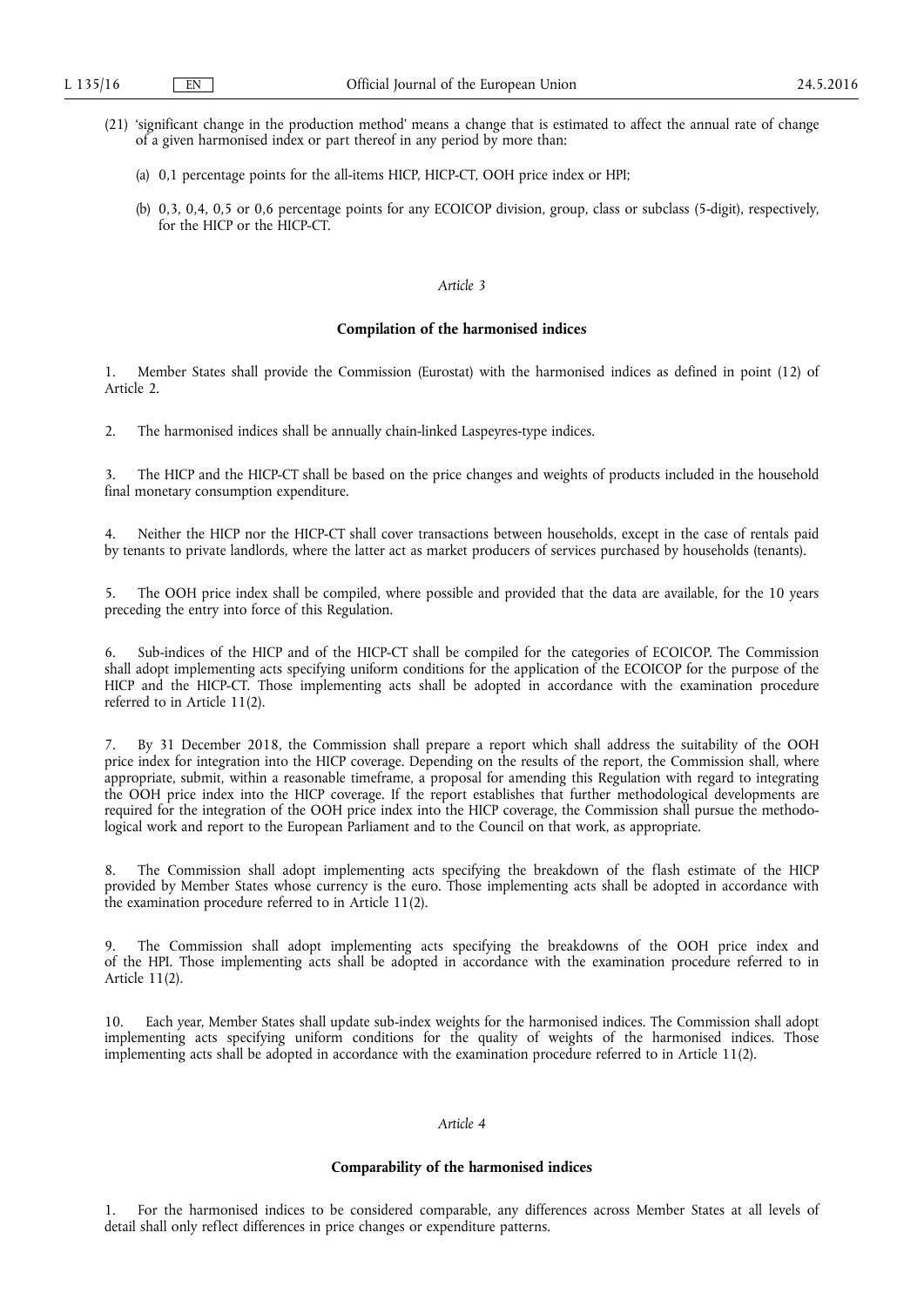2. Any sub-indices of the harmonised indices that deviate from the concepts or methods of this Regulation shall be deemed comparable if they result in an index that is estimated to differ systematically by:

- (a) less than or equal to 0,1 percentage points on average over one year against the previous year from an index compiled following the methodological approach of this Regulation, in the case of the HICP and the HICP-CT;
- (b) less than or equal to one percentage point on average over one year against the previous year from an index compiled following the methodological approach of this Regulation, in the case of the OOH price index and the HPI.

Where the calculations referred to in the first subparagraph are not possible, Member States shall set out in detail the consequences of using a methodology which deviates from the concepts or methods of this Regulation.

The Commission shall be empowered to adopt delegated acts in accordance with Article 10 for the amendment of Annex I, in order to ensure comparability of the harmonised indices at international level in accordance with changes to the UN COICOP.

4. In order to ensure uniform conditions in producing comparable harmonised indices, and for the purposes of achieving the objectives of this Regulation, the Commission shall adopt implementing acts further specifying improved methods based on voluntary pilot studies as referred to in Article 8, and the methodology. Those implementing acts shall concern:

- (i) sampling and representativity;
- (ii) collection and treatment of prices;
- (iii) replacements and quality adjustment;
- (iv) index compilation;
- (v) revisions;
- (vi) special indices;
- (vii) treatment of products in specific areas.

The Commission shall ensure that those implementing acts do not impose a significant additional burden on the Member States or on the respondents.

Those implementing acts shall be adopted in accordance with the examination procedure referred to in Article 11(2).

With a view to the production of the harmonised indices, in order to take account of technical developments in the statistical methods and based on the evaluation of the pilot studies referred to in Article 8(4), the Commission shall be empowered to amend, by means of delegated acts adopted in accordance with Article 10, the first subparagraph of paragraph 4 of this Article by adding items to the list set out therein, provided that such added items do not overlap with existing ones and do not change the scope or nature of harmonised indices as set out in this Regulation.

## *Article 5*

#### **Data requirements**

1. Basic information collected by Member States for the harmonised indices and their sub-indices shall be representative at Member State level.

2. The information shall be obtained from statistical units as defined in Council Regulation (EEC) No 696/93 (<sup>1</sup>) or from other sources, provided that the comparability requirements for the harmonised indices referred to in Article 4 of this Regulation are met.

<sup>(</sup> 1 ) Council Regulation (EEC) No 696/93 of 15 March 1993 on the statistical units for the observation and analysis of the production system in the Community (OJ L 76, 30.3.1993, p. 1).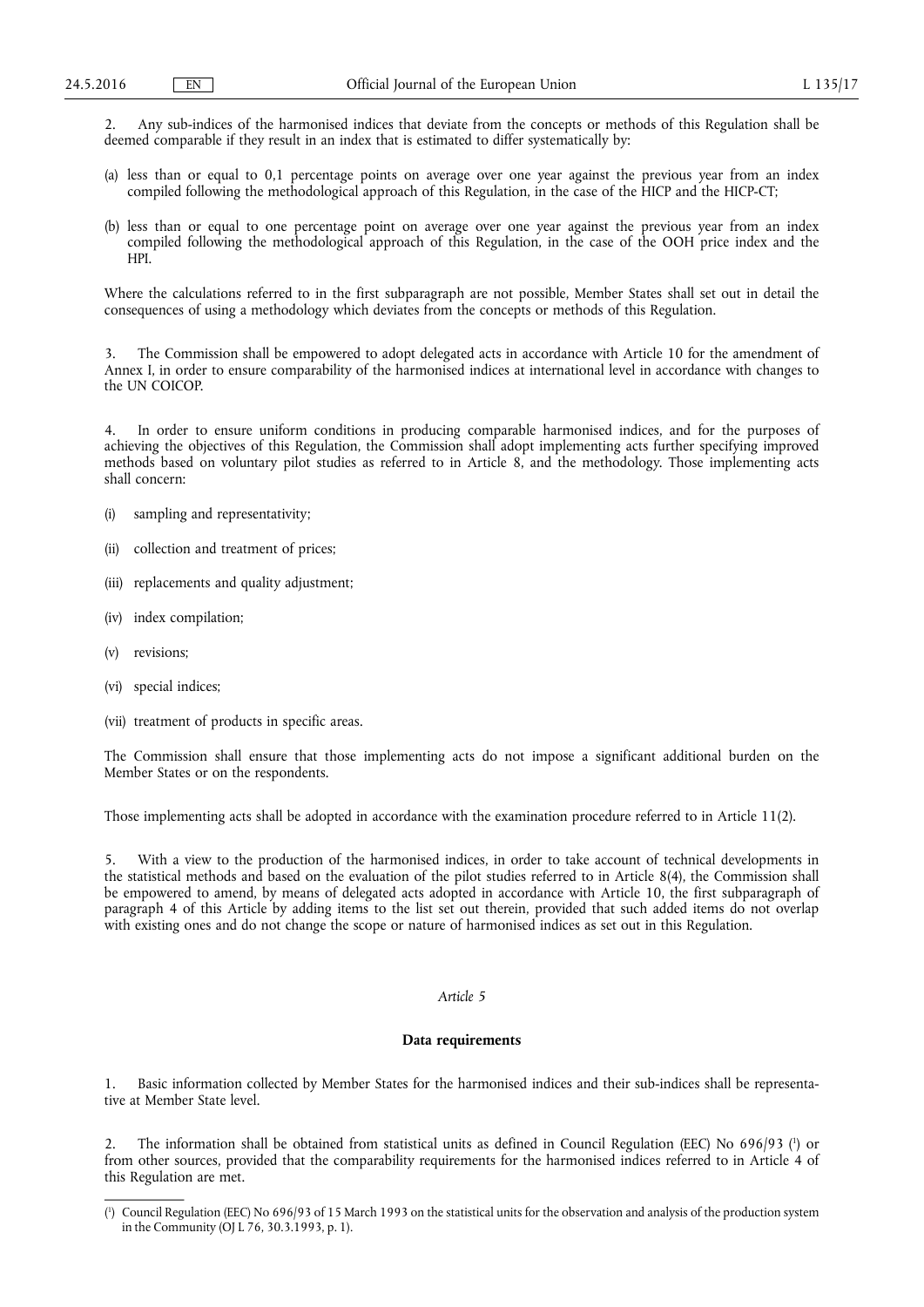3. The statistical units that provide information on products included in the household final monetary consumption expenditure shall cooperate in the collection or provision of basic information, as required. The statistical units shall give accurate and complete basic information to the national bodies responsible for compiling the harmonised indices.

Upon the request of the national bodies responsible for compiling the harmonised indices, the statistical units shall provide, where available, electronic records of transactions, such as scanner data, and at the level of detail necessary in order to produce harmonised indices and to evaluate compliance with the comparability requirements and the quality of the harmonised indices.

5. The common index reference period for the harmonised indices shall be 2015. That index reference period shall be used for the full time series of all harmonised indices and their sub-indices.

6. The harmonised indices and their sub-indices shall be rescaled to a new common index reference period in the case of a major methodological change of the harmonised indices which is adopted in accordance with this Regulation, or every 10 years after the last rescaling starting from 2015. The rescaling to the new index reference period shall take effect:

(a) for monthly indices, with the index for January of the following year after the index reference period;

(b) for quarterly indices, with the index for the first quarter of the following year after the index reference period.

The Commission shall adopt implementing acts establishing detailed rules on the rescaling of the harmonised indices. Those implementing acts shall be adopted in accordance with the examination procedure referred to in Article 11(2).

- 7. Member States shall not be required to produce and transmit:
- (a) sub-indices of the HICP and of the HICP-CT accounting for less than one part in a thousand of the total expenditure;
- (b) sub-indices of the OOH price index and of the HPI accounting for less than one part in a hundred of the total owner-occupier housing expenditure and total purchases of dwellings, respectively.

8. Member States shall not be required to produce the following sub-indices of ECOICOP, either because they are not included in the household final monetary consumption expenditure or because the degree of methodological harmonisation is not yet sufficient:

- 02.3 Narcotics;
- 09.4.3 Games of chance;
- 12.2 Prostitution;
- 12.5.1 Life insurance;
- 12.6.1 FISIM.

The Commission shall be empowered to adopt delegated acts in accordance with Article 10 to modify the list set out in this paragraph in order to include games of chance in the HICP and the HICP-CT.

## *Article 6*

## **Frequency**

1. Member States shall provide the Commission (Eurostat) with the HICP, the HICP-CT and their respective subindices at monthly intervals, including those sub-indices produced at longer intervals.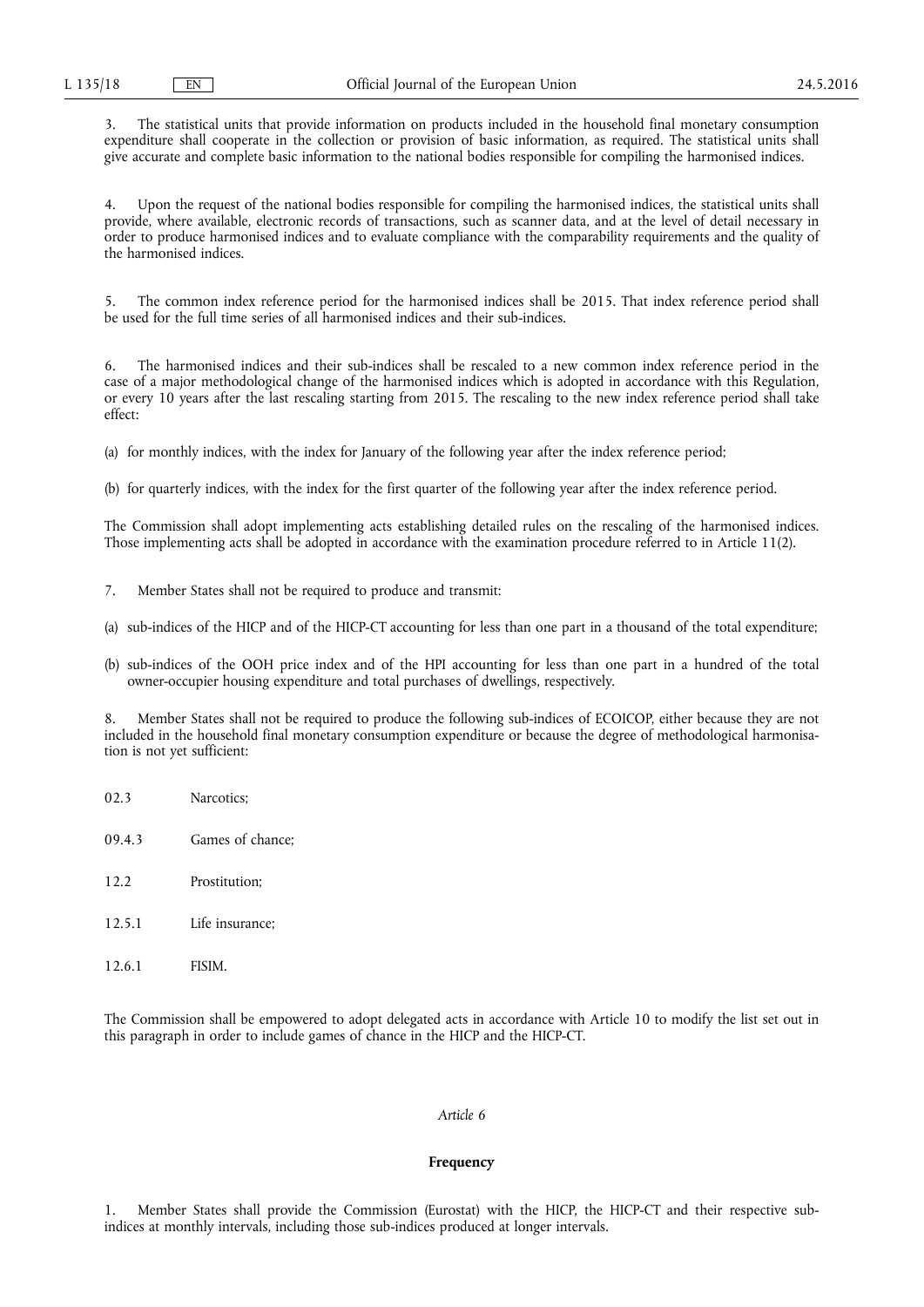2. Member States shall provide the Commission (Eurostat) with the OOH price index and the HPI at quarterly intervals. They may be provided at monthly intervals on a voluntary basis.

3. Member States shall not be required to produce sub-indices at monthly or quarterly intervals where less frequent data collection fulfils the comparability requirements of Article 4. Member States shall inform the Commission (Eurostat) of the ECOICOP, the OOH price index and the HPI categories for which they intend to collect data at intervals less frequent than monthly, in the case of ECOICOP categories, and quarterly, in the case of the OOH price index and the HPI categories.

Each year, Member States shall provide the Commission (Eurostat) with updated sub-index weights for the harmonised indices.

#### *Article 7*

## **Deadlines, exchange standards and revisions**

1. Member States shall provide the Commission (Eurostat) with the harmonised indices and all sub-indices by no later than:

- (a) 15 calendar days, for the February to December indices, and 20 calendar days, for the January indices, after the end of the month for which the indices are calculated; and
- (b) 85 calendar days after the end of the quarter for which the indices are calculated.
- 2. Member States shall provide the Commission (Eurostat) with the updated weights by no later than:
- (a) 13 February each year for the monthly indices;
- (b) 15 June each year for the quarterly indices.

3. Member States whose currency is the euro shall provide the Commission (Eurostat) with the flash estimate of the HICP no later than the penultimate calendar day of the month to which the flash estimate refers.

4. Member States shall provide the Commission (Eurostat) with the data and metadata required by this Regulation in accordance with data and metadata exchange standards.

5. Harmonised indices and their sub-indices that have already been published may be revised.

6. The Commission shall adopt implementing acts specifying in detail the data and metadata exchange standards referred to in paragraph 4, and the uniform conditions for the revision of harmonised indices and their sub-indices as referred to in paragraph 5. Those implementing acts shall be adopted in accordance with the examination procedure referred to in Article 11(2).

### *Article 8*

## **Pilot studies**

1. Whenever improved basic information is required for the compilation of the harmonised indices, or when the need for improved comparability of the harmonised indices is identified in the methods referred to in Article 4(4), the Commission (Eurostat) may launch pilot studies, to be carried out on a voluntary basis by Member States.

2. The general budget of the Union shall, where appropriate, contribute to the financing of such pilot studies.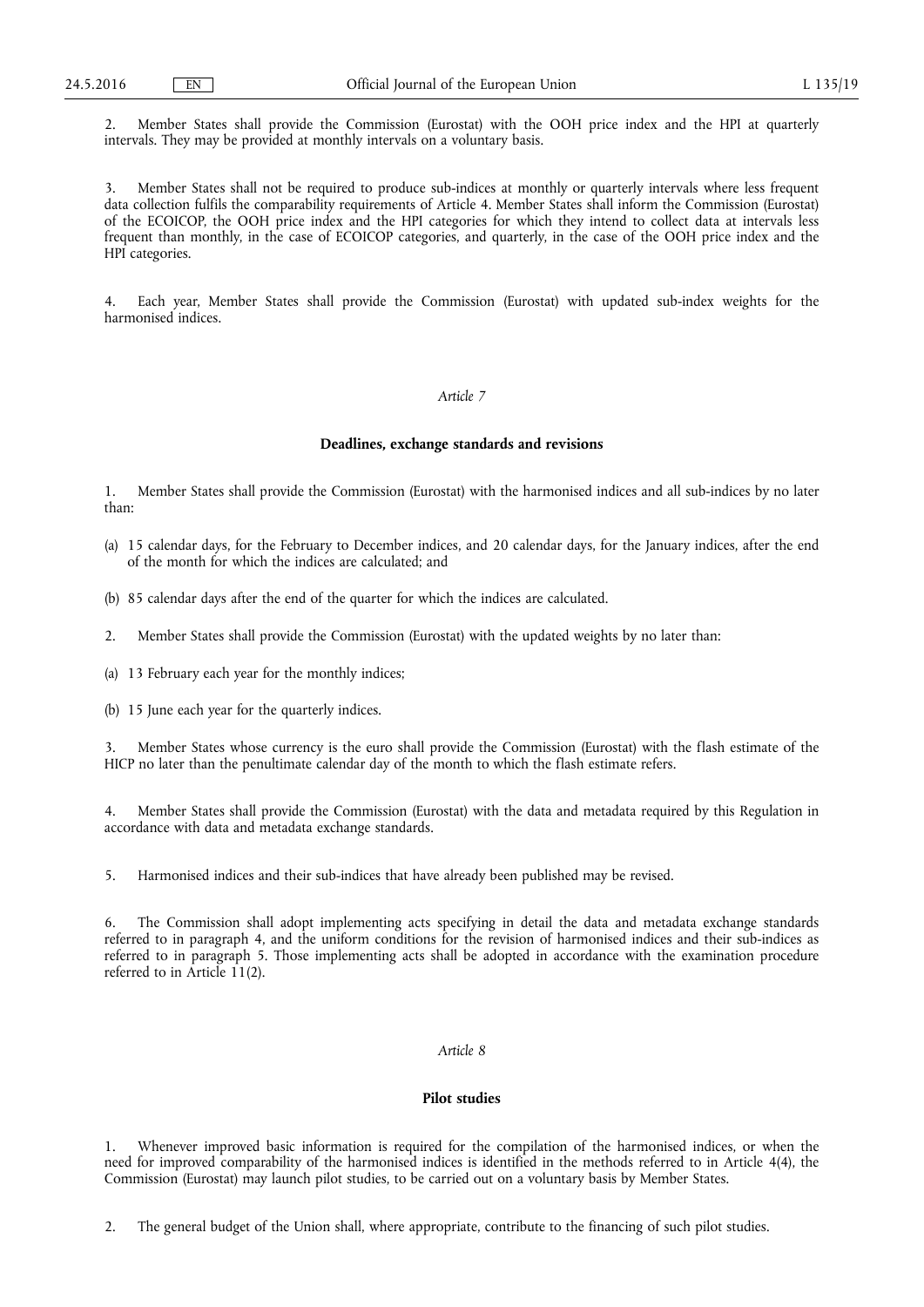3. The pilot studies shall assess the feasibility of obtaining improved basic information or adopting new methodological approaches.

4. The results of the pilot studies shall be evaluated by the Commission (Eurostat) in close cooperation with Member States and the main users of the harmonised indices, taking into account the benefits of having improved basic information or new methodological approaches relative to the additional costs of production of harmonised indices.

5. By 31 December 2020 and every five years thereafter, the Commission shall submit a report to the European Parliament and the Council evaluating, if applicable, the main findings of the pilot studies.

#### *Article 9*

## **Quality assurance**

1. Member States shall ensure the quality of the harmonised indices provided. For the purposes of this Regulation, the standard quality criteria set out in Article 12(1) of Regulation (EC) No  $223/2009$  shall apply.

- 2. Member States shall provide the Commission (Eurostat) with:
- (a) annual standard quality reports covering the quality criteria referred to in Article 12(1) of Regulation (EC) No 223/2009;
- (b) annually updated inventories containing details of data sources, definitions and methods used;
- (c) further related information at the level of detail necessary to evaluate compliance with the comparability requirements and the quality of the harmonised indices, if requested by the Commission (Eurostat).

If a Member State intends to introduce a significant change in the production methods of the harmonised indices or a part thereof, the Member State shall inform the Commission (Eurostat) thereof at the latest three months before any such change would enter into force. The Member State shall provide the Commission (Eurostat) with a quantification of the impact of the change.

The Commission shall adopt implementing acts establishing technical quality assurance requirements regarding the content of the annual standard quality reports, the deadline for providing the reports to the Commission (Eurostat) and the structure of the inventories and the deadline for providing the inventories to the Commission (Eurostat). Those implementing acts shall be adopted in accordance with the examination procedure referred to in Article 11(2).

## *Article 10*

## **Exercise of the delegation**

1. The power to adopt delegated acts is conferred on the Commission subject to the conditions laid down in this Article.

2. When exercising the power delegated in Articles 4(3), 4(5) and 5(8), the Commission shall ensure that the delegated acts do not impose a significant additional burden on Member States or on the respondents.

In addition, the Commission shall duly justify the actions provided for in those delegated acts, considering, where appropriate, cost-effectiveness, including the burden on respondents and the production costs in accordance with Article 14(3) of Regulation (EC) No  $223/2009$ .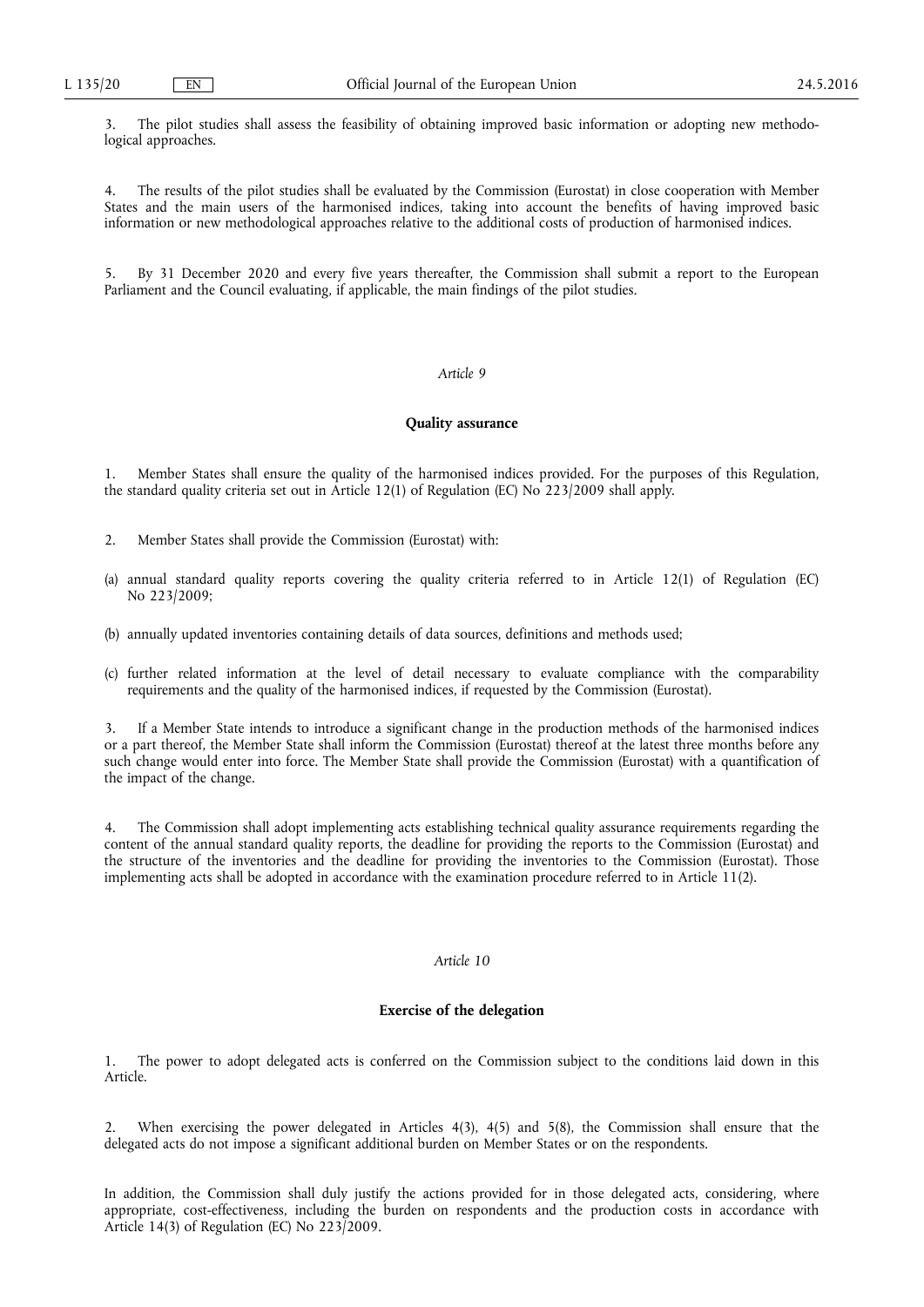The Commission shall follow its usual practice and carry out consultations with experts, including Member States' experts, before adopting those delegated acts.

The power to adopt delegated acts referred to in Articles  $4(3)$ ,  $4(5)$  and  $5(8)$  shall be conferred on the Commission for a period of five years as from 13 June 2016. The Commission shall draw up a report in respect of the delegation of power no later than nine months before the end of the five-year period. The delegation of power shall be tacitly extended for periods of an identical duration, unless the European Parliament or the Council opposes such extension no later than three months before the end of each period.

4. The delegation of power referred to in Articles 4(3), 4(5) and 5(8) may be revoked at any time by the European Parliament or by the Council. A decision to revoke shall put an end to the delegation of the power specified in that decision. It shall take effect the day following the publication of the decision in the *Official Journal of the European Union*  or at a later date specified therein. It shall not affect the validity of any delegated acts already in force.

5. As soon as it adopts a delegated act, the Commission shall notify it simultaneously to the European Parliament and to the Council.

6. A delegated act adopted pursuant to Articles 4(3), 4(5) and 5(8) shall enter into force only if no objection has been expressed either by the European Parliament or the Council within a period of three months of notification of that act to the European Parliament and the Council or if, before the expiry of that period, the European Parliament and the Council have both informed the Commission that they will not object. That period shall be extended by three months at the initiative of the European Parliament or of the Council.

## *Article 11*

## **Committee procedure**

1. The Commission shall be assisted by the European Statistical System Committee established by Regulation (EC) No 223/2009. That Committee shall be a committee within the meaning of Regulation (EU) No 182/2011.

2. Where reference is made to this paragraph, Article 5 of Regulation (EU) No 182/2011 shall apply.

## *Article 12*

## **Repeal**

1. Without prejudice to paragraph 2, Member States shall continue to provide the harmonised indices in accordance with Regulation (EC) No 2494/95 up to the transmission of data relating to 2016.

2. Regulation (EC) No 2494/95 is repealed with effect from 1 January 2017.

References to the repealed Regulation shall be construed as references to this Regulation and shall be read in accordance with the correlation table set out in Annex II.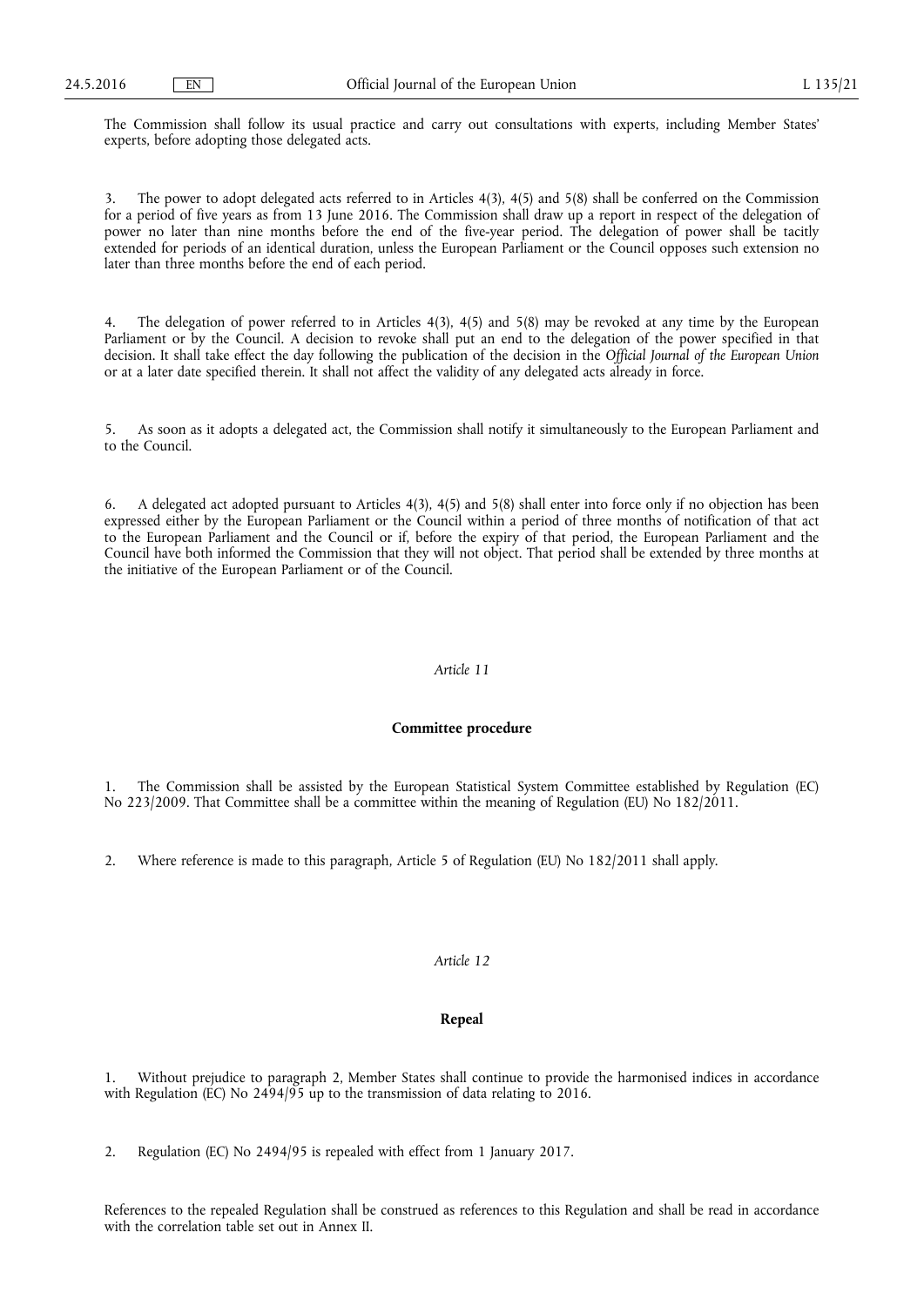3. When first adopting the implementing acts referred to in Articles 3(6), 3(9), 3(10), 4(4), 5(6) and 7(6), the Commission shall, to the extent compatible with this Regulation, incorporate the relevant provisions of Commission Regulation (EC) No 1749/96 (<sup>1</sup>), Commission Regulation (EC) No 2214/96 (<sup>2</sup>), Council Regulation (EC) No 1687/98 (<sup>3</sup>), Commission Regulation (EC) No 2646/98 (<sup>4</sup>), Commission Regulation (EC) No 1617/1999 (<sup>5</sup>), Council Regulation (EC) No 2166/1999 (°), Commission Regulation (EC) No 2601/2000 (7), Commission Regulation (EC) No 2602/2000 (°), Commission Regulation (EC) No 1920/2001 (<sup>9</sup>), Commission Regulation (EC) No 1921/2001 (<sup>10</sup>), Commission Regulation (EC) No 1708/2005 (<sup>11</sup>), Council Regulation (EC) No 701/2006 (<sup>12</sup>), Commission Regulation (EC) No 330/2009 (<sup>13</sup>), Commission Regulation (EU) No 1114/2010 (<sup>14</sup>) and Commission Regulation (EU) No 93/2013 (<sup>15</sup>) adopted on the basis of Regulation (EC) No 2494/95, whilst reducing, to the extent appropriate, the overall number of implementing acts. The Regulations adopted on the basis of Regulation (EC) No 2494/95 shall remain applicable for a transitional period. That transitional period shall end on the date of application of the implementing acts first adopted on the basis of Articles 3(6), 3(9), 3(10), 4(4), 5(6) and 7(6) of this Regulation, which shall be the same date for all of those implementing acts.

#### *Article 13*

#### **Entry into force**

This Regulation shall enter into force on the twentieth day following that of its publication in the *Official Journal of the European Union*.

It shall apply for the first time to data relating to January 2017.

- ( 4 ) Commission Regulation (EC) No 2646/98 of 9 December 1998 laying down detailed rules for the implementation of Council Regulation (EC) No 2494/95 as regards minimum standards for the treatment of tariffs in the Harmonized Index of Consumer Prices  $(O|I\ 335, 10.12.1998, p. 30)$ .
- ( 5 ) Commission Regulation (EC) No 1617/1999 of 23 July 1999 laying down detailed rules for the implementation of Council Regulation (EC) No 2494/95 — as regards minimum standards for the treatment of insurance in the Harmonized Index of Consumer Prices and modifying Commission Regulation (EC) No 2214/96 (OJ L 192, 24.7.1999, p. 9).
- ( 6 ) Council Regulation (EC) No 2166/1999 of 8 October 1999 laying down detailed rules for the implementation of Regulation (EC) No 2494/95 as regards minimum standards for the treatment of products in the health, education and social protection sectors in the Harmonised Index of Consumer Prices (OJ L 266, 14.10.1999, p. 1).
- ( 7 ) Commission Regulation (EC) No 2601/2000 of 17 November 2000 laying down detailed rules for the implementation of Council Regulation (EC) No 2494/95 as regards the timing of entering purchaser prices into the Harmonised Index of Consumer Prices (OJ L 300, 29.11.2000, p. 14).
- ( 8 ) Commission Regulation (EC) No 2602/2000 of 17 November 2000 laying down detailed rules for the implementation of Council Regulation (EC) No 2494/95 as regards minimum standards for the treatment of price reductions in the Harmonised Index of Consumer Prices (OJ L 300, 29.11.2000, p. 16).
- ( 9 ) Commission Regulation (EC) No 1920/2001 of 28 September 2001 laying down detailed rules for the implementation of Council Regulation (EC) No 2494/95 as regards minimum standards for the treatment of service charges proportional to transaction values in the harmonised index of consumer prices and amending Regulation (EC) No 2214/96 (OJ L 261, 29.9.2001, p. 46).
- ( 10) Commission Regulation (EC) No 1921/2001 of 28 September 2001 laying down detailed rules for the implementation of Council Regulation (EC) No 2494/95 as regards minimum standards for revisions of the harmonised index of consumer prices and amending Regulation (EC) No 2602/2000 (OJ L 261, 29.9.2001, p. 49).
- ( 11) Commission Regulation (EC) No 1708/2005 of 19 October 2005 laying down detailed rules for the implementation of Council Regulation (EC) No 2494/95 as regards the common index reference period for the harmonised index of consumer prices, and amending Regulation (EC) No 2214/96 (OJ L 274, 20.10.2005, p. 9).
- ( 12) Council Regulation (EC) No 701/2006 of 25 April 2006 laying down detailed rules for the implementation of Regulation (EC) No 2494/95 as regards the temporal coverage of price collection in the harmonised index of consumer prices (OJ L 122, 9.5.2006, p. 3).
- ( 13) Commission Regulation (EC) No 330/2009 of 22 April 2009 laying down detailed rules for the implementation of Council Regulation (EC) No 2494/95 as regards minimum standards for the treatment of seasonal products in the Harmonised Indices of Consumer Prices (HICP) (OJ L 103, 23.4.2009, p. 6).
- ( 14) Commission Regulation (EU) No 1114/2010 of 1 December 2010 laying down detailed rules for the implementation of Council Regulation (EC) No 2494/95 as regards minimum standards for the quality of HICP weightings and repealing Commission Regulation  $(E\breve{C})$  No 2454/97 (OJ L 316, 2.12.2010, p. 4).
- ( 15) Commission Regulation (EU) No 93/2013 of 1 February 2013 laying down detailed rules for the implementation of Council Regulation (EC) No 2494/95 concerning harmonised indices of consumer prices, as regards establishing owner-occupied housing price indices (OJ L 33, 2.2.2013, p. 14).

<sup>(</sup> 1 ) Commission Regulation (EC) No 1749/96 of 9 September 1996 on initial implementing measures for Council Regulation (EC) No 2494/95 concerning harmonized indices of consumer prices (OJ L 229, 10.9.1996, p. 3).

 $($ <sup>2</sup> ) Commission Regulation (EC) No 2214/96 of 20 November 1996 concerning harmonized indices of consumer prices: transmission and dissemination of sub-indices of the HICP (OJ L 296, 21.11.1996, p. 8).

<sup>(</sup> 3 ) Council Regulation (EC) No 1687/98 of 20 July 1998 amending Commission Regulation (EC) No 1749/96 concerning the coverage of goods and services of the harmonised index of consumer prices (OJ L 214, 31.7.1998, p. 12).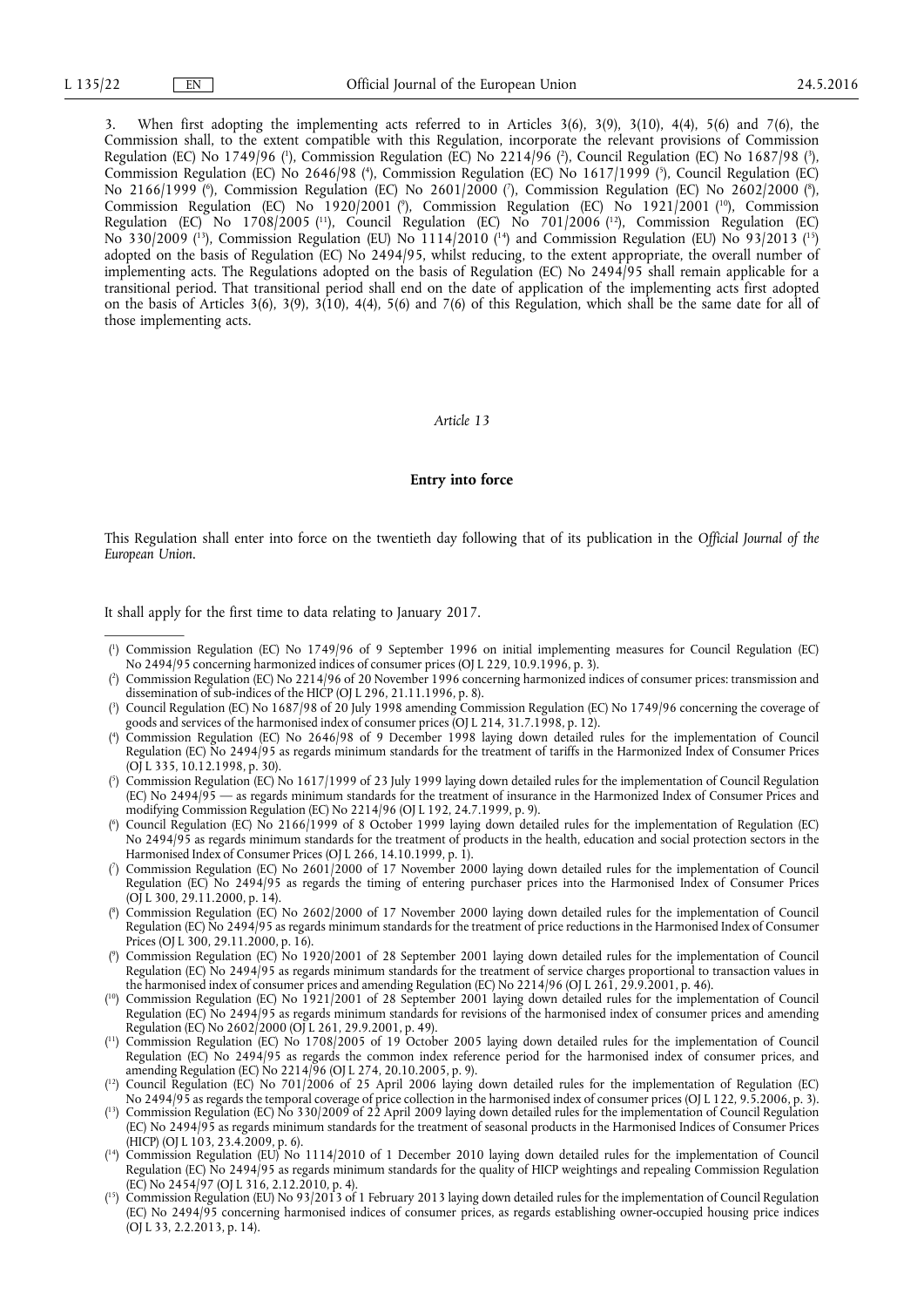This Regulation shall be binding in its entirety and directly applicable in all Member States.

Done at Strasbourg, 11 May 2016.

*For the European Parliament The President*  M. SCHULZ

*For the Council The President*  J.A. HENNIS-PLASSCHAERT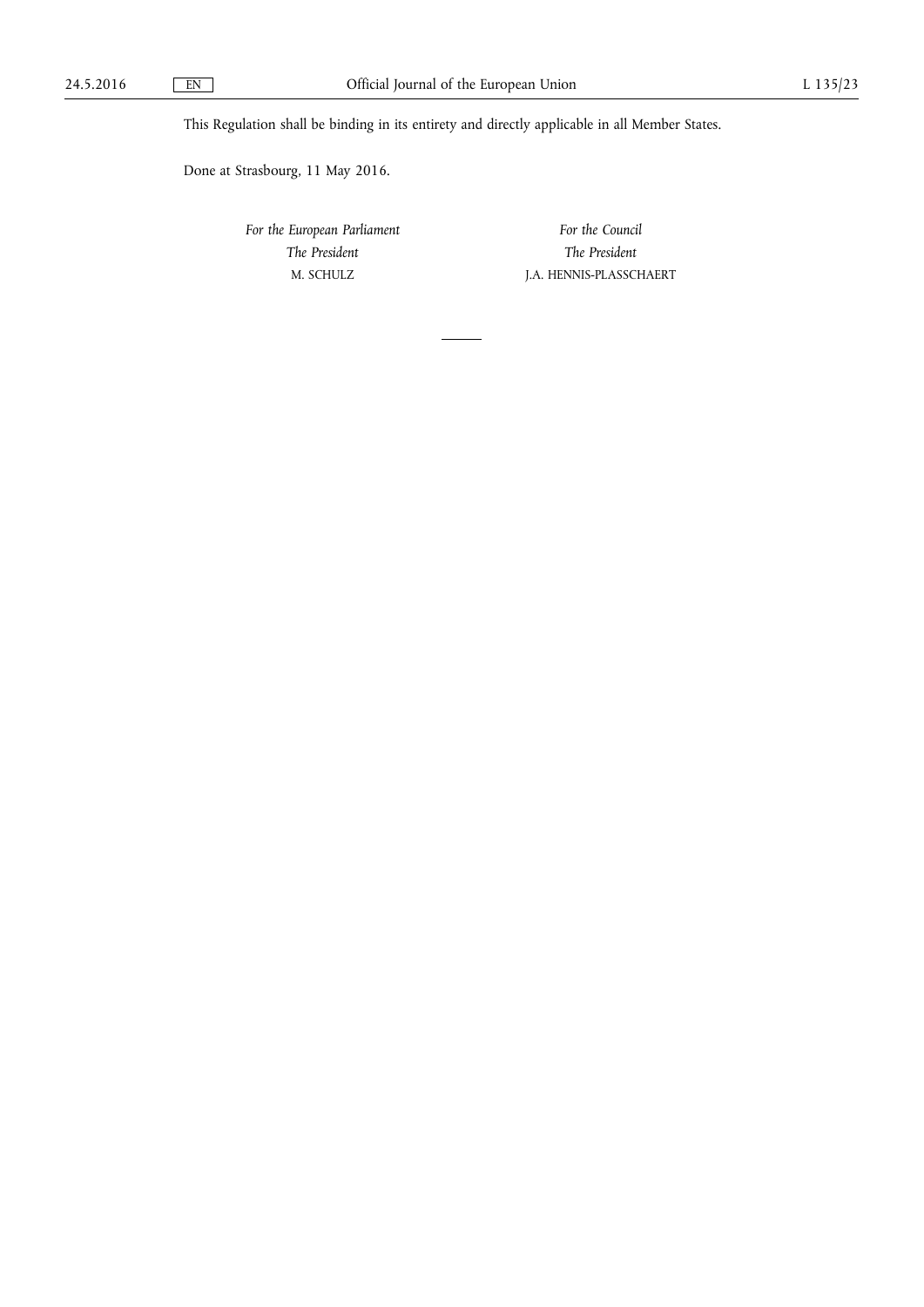## *ANNEX I*

## **EUROPEAN CLASSIFICATION OF INDIVIDUAL CONSUMPTION ACCORDING TO PURPOSE (ECOICOP)**

01 FOOD AND NON-ALCOHOLIC BEVERAGES 01.1 Food 01.1.1 Bread and cereals 01.1.1.1 Rice 01.1.1.2 Flours and other cereals 01.1.1.3 Bread 01.1.1.4 Other bakery products 01.1.1.5 Pizza and quiche 01.1.1.6 Pasta products and couscous 01.1.1.7 Breakfast cereals 01.1.1.8 Other cereal products 01.1.2 Meat 01.1.2.1 Beef and veal 01.1.2.2 Pork 01.1.2.3 Lamb and goat 01.1.2.4 Poultry 01.1.2.5 Other meats 01.1.2.6 Edible offal 01.1.2.7 Dried, salted or smoked meat 01.1.2.8 Other meat preparations 01.1.3 Fish and seafood 01.1.3.1 Fresh or chilled fish 01.1.3.2 Frozen fish 01.1.3.3 Fresh or chilled seafood 01.1.3.4 Frozen seafood 01.1.3.5 Dried, smoked or salted fish and seafood 01.1.3.6 Other preserved or processed fish and seafood-based preparations 01.1.4 Milk, cheese and eggs 01.1.4.1 Fresh whole milk 01.1.4.2 Fresh low fat milk 01.1.4.3 Preserved milk 01.1.4.4 Yoghurt 01.1.4.5 Cheese and curd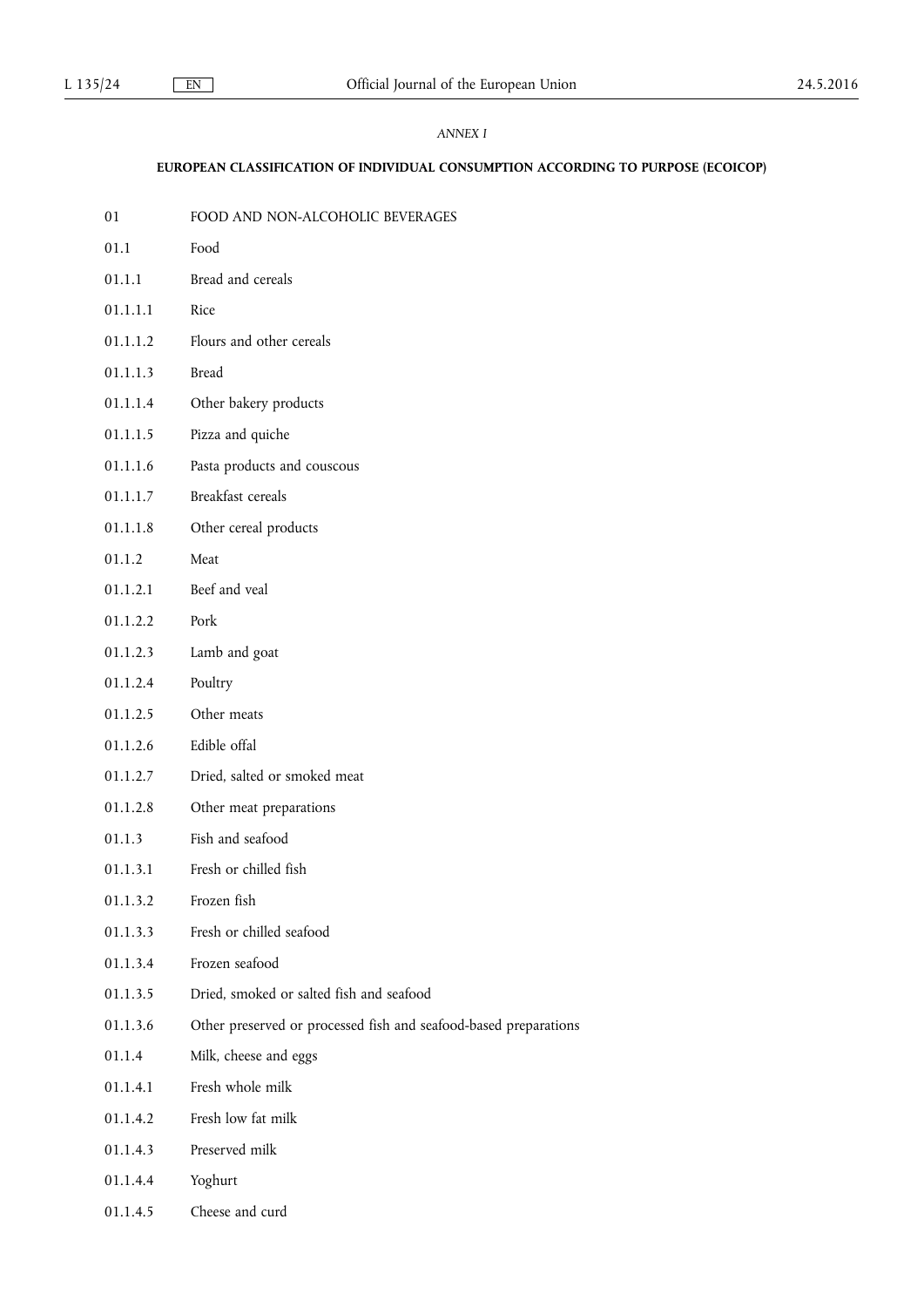| 01.1.4.6 | Other milk products                                              |
|----------|------------------------------------------------------------------|
| 01.1.4.7 | Eggs                                                             |
| 01.1.5   | Oils and fats                                                    |
| 01.1.5.1 | <b>Butter</b>                                                    |
| 01.1.5.2 | Margarine and other vegetable fats                               |
| 01.1.5.3 | Olive oil                                                        |
| 01.1.5.4 | Other edible oils                                                |
| 01.1.5.5 | Other edible animal fats                                         |
| 01.1.6   | Fruit                                                            |
| 01.1.6.1 | Fresh or chilled fruit                                           |
| 01.1.6.2 | Frozen fruit                                                     |
| 01.1.6.3 | Dried fruit and nuts                                             |
| 01.1.6.4 | Preserved fruit and fruit-based products                         |
| 01.1.7   | Vegetables                                                       |
| 01.1.7.1 | Fresh or chilled vegetables other than potatoes and other tubers |
| 01.1.7.2 | Frozen vegetables other than potatoes and other tubers           |
| 01.1.7.3 | Dried vegetables, other preserved or processed vegetables        |
| 01.1.7.4 | Potatoes                                                         |
| 01.1.7.5 | Crisps                                                           |
| 01.1.7.6 | Other tubers and products of tuber vegetables                    |
| 01.1.8   | Sugar, jam, honey, chocolate and confectionery                   |
| 01.1.8.1 | Sugar                                                            |
| 01.1.8.2 | Jams, marmalades and honey                                       |
| 01.1.8.3 | Chocolate                                                        |
| 01.1.8.4 | Confectionery products                                           |
| 01.1.8.5 | Edible ices and ice cream                                        |
| 01.1.8.6 | Artificial sugar substitutes                                     |
| 01.1.9   | Food products n.e.c.                                             |
| 01.1.9.1 | Sauces, condiments                                               |
| 01.1.9.2 | Salt, spices and culinary herbs                                  |
| 01.1.9.3 | Baby food                                                        |
| 01.1.9.4 | Ready-made meals                                                 |
| 01.1.9.9 | Other food products n.e.c.                                       |
| 01.2     | Non-alcoholic beverages                                          |
| 01.2.1   | Coffee, tea and cocoa                                            |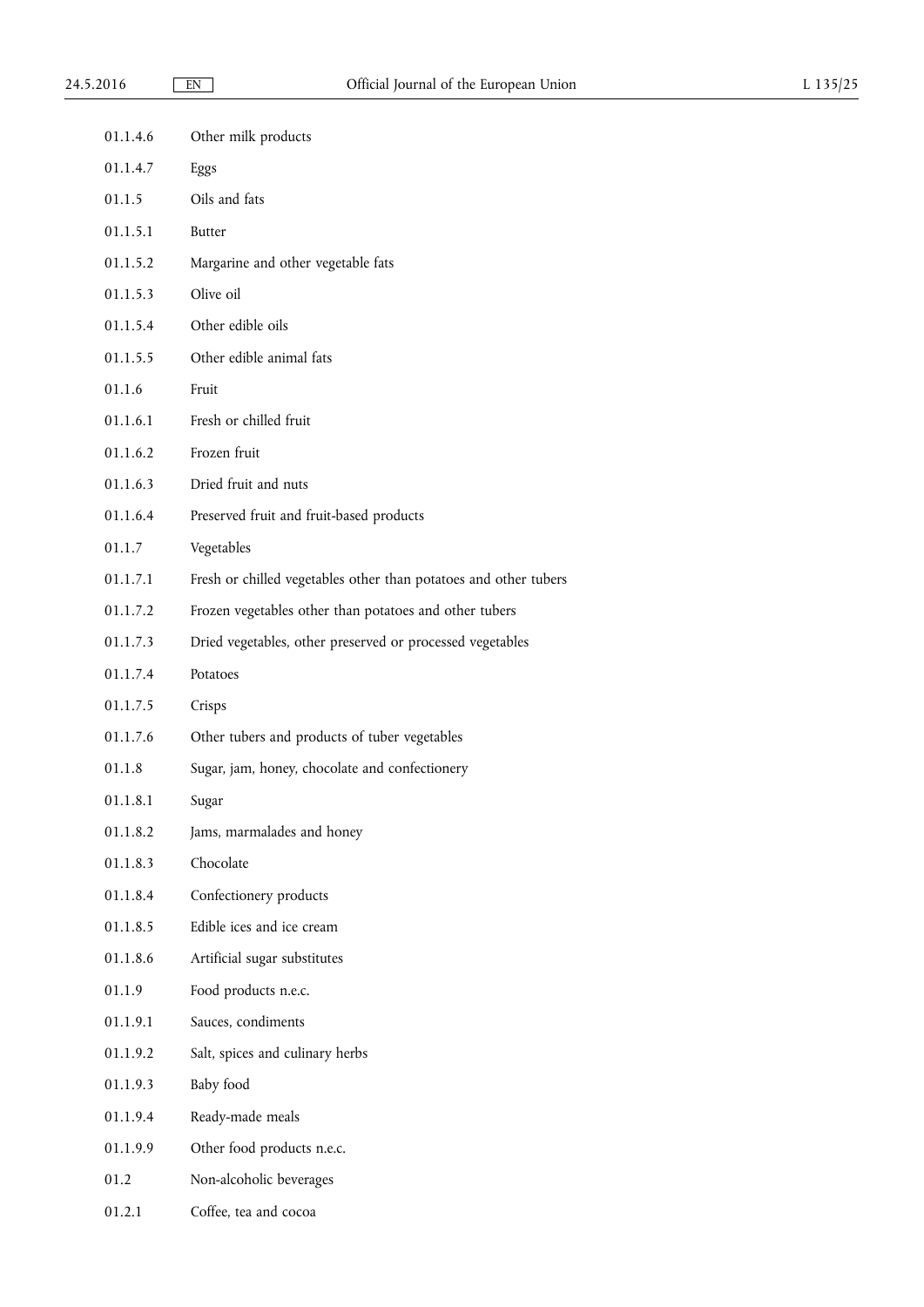| 01.2.1.1 | Coffee                                                  |
|----------|---------------------------------------------------------|
| 01.2.1.2 | Tea                                                     |
| 01.2.1.3 | Cocoa and powdered chocolate                            |
| 01.2.2   | Mineral waters, soft drinks, fruit and vegetable juices |
| 01.2.2.1 | Mineral or spring waters                                |
| 01.2.2.2 | Soft drinks                                             |
| 01.2.2.3 | Fruit and vegetable juices                              |
| 02       | ALCOHOLIC BEVERAGES, TOBACCO AND NARCOTICS              |
| 02.1     | Alcoholic beverages                                     |
| 02.1.1   | Spirits                                                 |
| 02.1.1.1 | Spirits and liqueurs                                    |
| 02.1.1.2 | Alcoholic soft drinks                                   |
| 02.1.2   | Wine                                                    |
| 02.1.2.1 | Wine from grapes                                        |
| 02.1.2.2 | Wine from other fruits                                  |
| 02.1.2.3 | Fortified wines                                         |
| 02.1.2.4 | Wine-based drinks                                       |
| 02.1.3   | Beer                                                    |
| 02.1.3.1 | Lager beer                                              |
| 02.1.3.2 | Other alcoholic beer                                    |
| 02.1.3.3 | Low and non-alcoholic beer                              |
| 02.1.3.4 | Beer-based drinks                                       |
| 02.2     | Tobacco                                                 |
| 02.2.0   | Tobacco                                                 |
| 02.2.0.1 | Cigarettes                                              |
| 02.2.0.2 | Cigars                                                  |
| 02.2.0.3 | Other tobacco products                                  |
| 02.3     | Narcotics                                               |
| 02.3.0   | Narcotics                                               |
| 02.3.0.0 | Narcotics                                               |
| 03       | <b>CLOTHING AND FOOTWEAR</b>                            |
| 03.1     | Clothing                                                |
| 03.1.1   | Clothing materials                                      |
| 03.1.1.0 | Clothing materials                                      |
| 03.1.2   | Garments                                                |
| 03.1.2.1 | Garments for men                                        |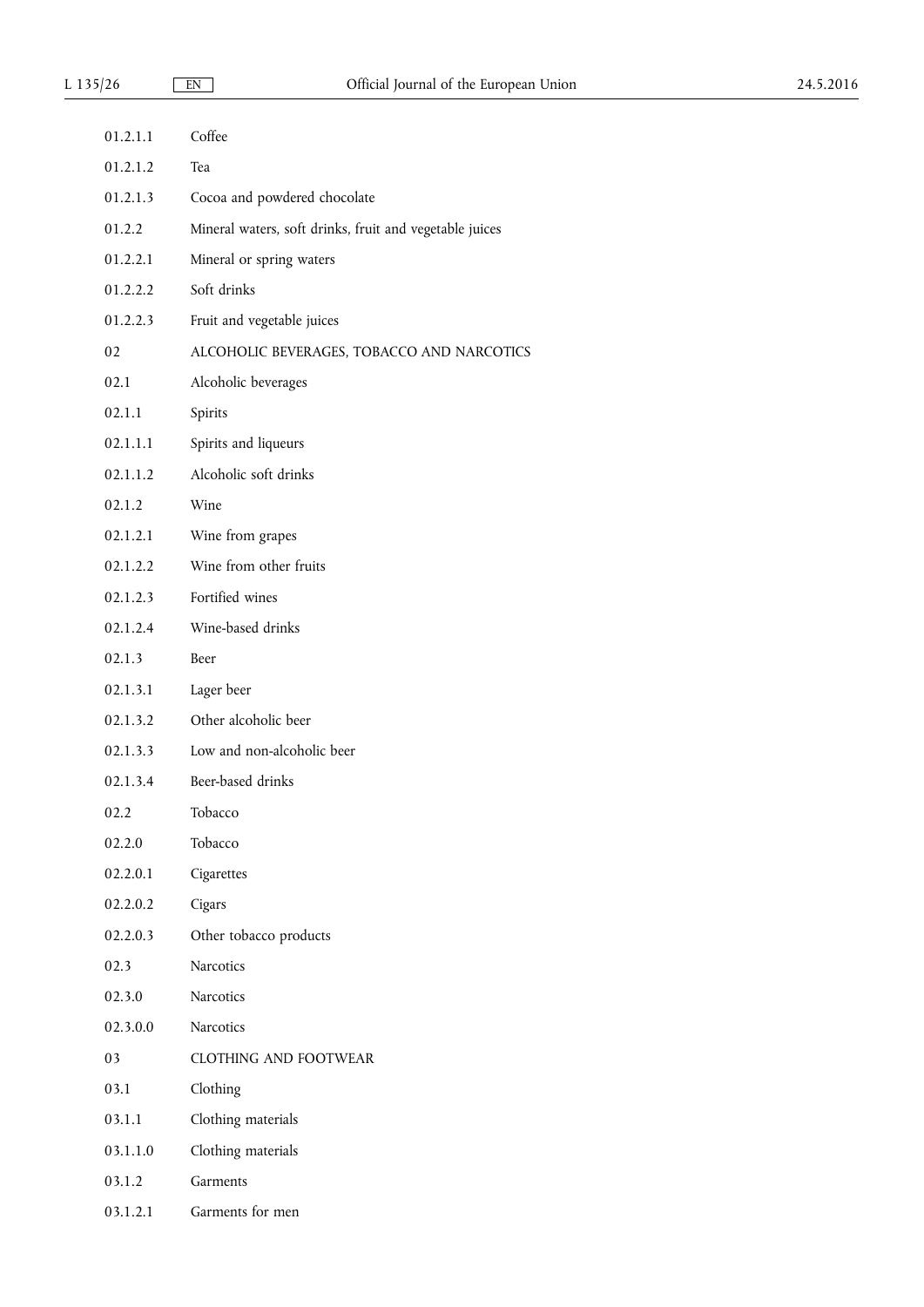| 03.1.2.2 | Garments for women                                               |
|----------|------------------------------------------------------------------|
| 03.1.2.3 | Garments for infants (0 to 2 years) and children (3 to 13 years) |
| 03.1.3   | Other articles of clothing and clothing accessories              |
| 03.1.3.1 | Other articles of clothing                                       |
| 03.1.3.2 | Clothing accessories                                             |
| 03.1.4   | Cleaning, repair and hire of clothing                            |
| 03.1.4.1 | Cleaning of clothing                                             |
| 03.1.4.2 | Repair and hire of clothing                                      |
| 03.2     | Footwear                                                         |
| 03.2.1   | Shoes and other footwear                                         |
| 03.2.1.1 | Footwear for men                                                 |
| 03.2.1.2 | Footwear for women                                               |
| 03.2.1.3 | Footwear for infants and children                                |
| 03.2.2   | Repair and hire of footwear                                      |
| 03.2.2.0 | Repair and hire of footwear                                      |
| 04       | HOUSING, WATER, ELECTRICITY, GAS AND OTHER FUELS                 |
| 04.1     | Actual rentals for housing                                       |
| 04.1.1   | Actual rentals paid by tenants                                   |
| 04.1.1.0 | Actual rentals paid by tenants                                   |
| 04.1.2   | Other actual rentals                                             |
| 04.1.2.1 | Actual rentals paid by tenants for secondary residences          |
| 04.1.2.2 | Garage rentals and other rentals paid by tenants                 |
| 04.2     | Imputed rentals for housing                                      |
| 04.2.1   | Imputed rentals of owner-occupiers                               |
| 04.2.1.0 | Imputed rentals of owner-occupiers                               |
| 04.2.2   | Other imputed rentals                                            |
| 04.2.2.0 | Other imputed rentals                                            |
| 04.3     | Maintenance and repair of the dwelling                           |
| 04.3.1   | Materials for the maintenance and repair of the dwelling         |
| 04.3.1.0 | Materials for the maintenance and repair of the dwelling         |
| 04.3.2   | Services for the maintenance and repair of the dwelling          |
| 04.3.2.1 | Services of plumbers                                             |
| 04.3.2.2 | Services of electricians                                         |
| 04.3.2.3 | Maintenance services for heating systems                         |
| 04.3.2.4 | Services of painters                                             |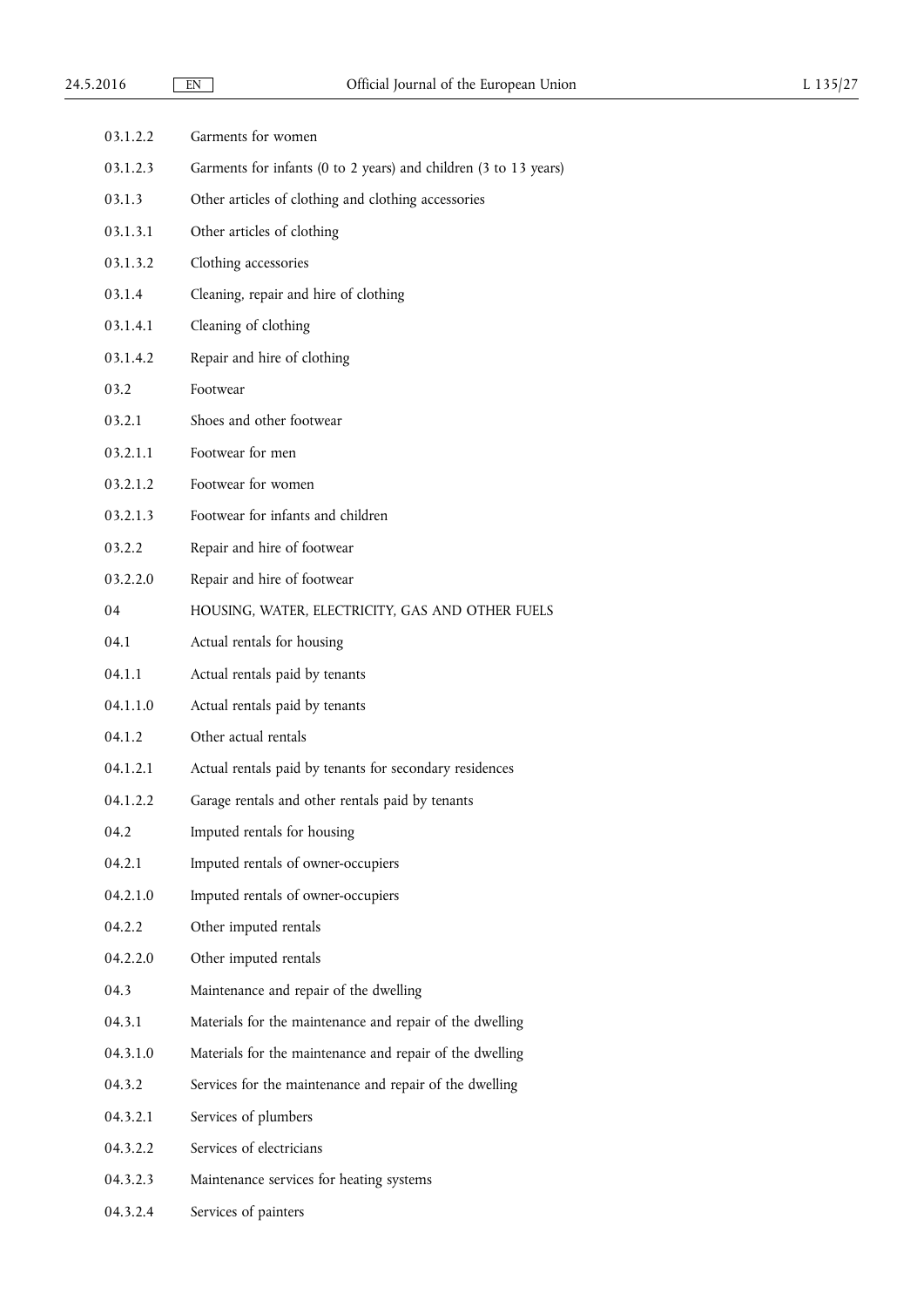| 04.3.2.5 | Services of carpenters                                             |
|----------|--------------------------------------------------------------------|
| 04.3.2.9 | Other services for maintenance and repair of the dwelling          |
| 04.4     | Water supply and miscellaneous services relating to the dwelling   |
| 04.4.1   | Water supply                                                       |
| 04.4.1.0 | Water supply                                                       |
| 04.4.2   | Refuse collection                                                  |
| 04.4.2.0 | Refuse collection                                                  |
| 04.4.3   | Sewage collection                                                  |
| 04.4.3.0 | Sewage collection                                                  |
| 04.4.4   | Other services relating to the dwelling n.e.c.                     |
| 04.4.4.1 | Maintenance charges in multi-occupied buildings                    |
| 04.4.4.2 | Security services                                                  |
| 04.4.4.9 | Other services related to dwelling                                 |
| 04.5     | Electricity, gas and other fuels                                   |
| 04.5.1   | Electricity                                                        |
| 04.5.1.0 | Electricity                                                        |
| 04.5.2   | Gas                                                                |
| 04.5.2.1 | Natural gas and town gas                                           |
| 04.5.2.2 | Liquefied hydrocarbons (butane, propane, etc.)                     |
| 04.5.3   | Liquid fuels                                                       |
| 04.5.3.0 | Liquid fuels                                                       |
| 04.5.4   | Solid fuels                                                        |
| 04.5.4.1 | Coal                                                               |
| 04.5.4.9 | Other solid fuels                                                  |
| 04.5.5   | Heat energy                                                        |
| 04.5.5.0 | Heat energy                                                        |
| 05       | FURNISHINGS, HOUSEHOLD EQUIPMENT AND ROUTINE HOUSEHOLD MAINTENANCE |
| 05.1     | Furniture and furnishings, carpets and other floor coverings       |
| 05.1.1   | Furniture and furnishings                                          |
| 05.1.1.1 | Household furniture                                                |
| 05.1.1.2 | Garden furniture                                                   |
| 05.1.1.3 | Lighting equipment                                                 |
| 05.1.1.9 | Other furniture and furnishings                                    |
| 05.1.2   | Carpets and other floor coverings                                  |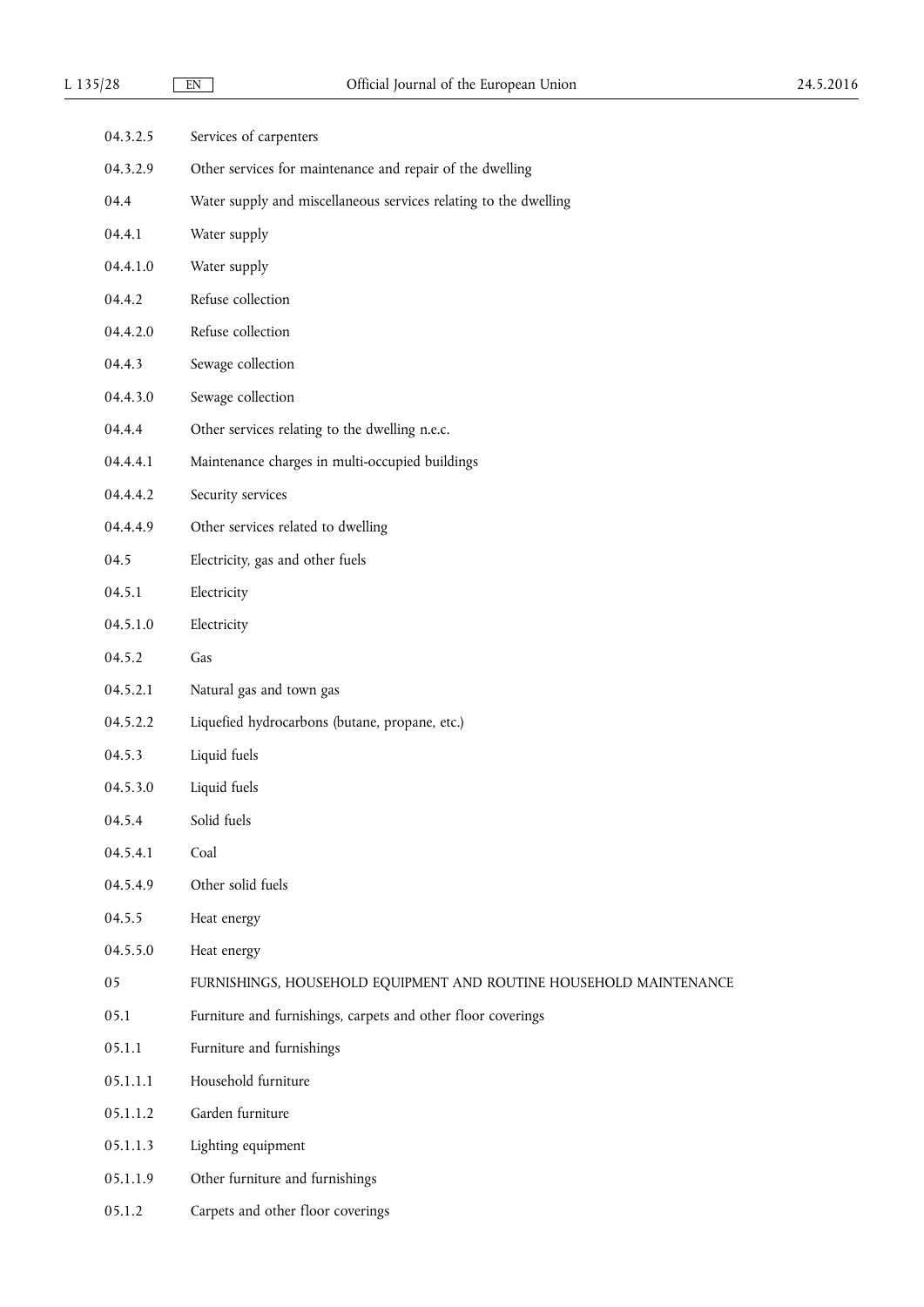| 05.1.2.1 | Carpets and rugs                                                            |
|----------|-----------------------------------------------------------------------------|
| 05.1.2.2 | Other floor coverings                                                       |
| 05.1.2.3 | Services of laying of fitted carpets and floor coverings                    |
| 05.1.3   | Repair of furniture, furnishings and floor coverings                        |
| 05.1.3.0 | Repair of furniture, furnishings and floor coverings                        |
| 05.2     | Household textiles                                                          |
| 05.2.0   | Household textiles                                                          |
| 05.2.0.1 | Furnishing fabrics and curtains                                             |
| 05.2.0.2 | Bed linen                                                                   |
| 05.2.0.3 | Table linen and bathroom linen                                              |
| 05.2.0.4 | Repair of household textiles                                                |
| 05.2.0.9 | Other household textiles                                                    |
| 05.3     | Household appliances                                                        |
| 05.3.1   | Major household appliances whether electric or not                          |
| 05.3.1.1 | Refrigerators, freezers and fridge-freezers                                 |
| 05.3.1.2 | Clothes washing machines, clothes drying machines and dish washing machines |
| 05.3.1.3 | Cookers                                                                     |
| 05.3.1.4 | Heaters, air conditioners                                                   |
| 05.3.1.5 | Cleaning equipment                                                          |
| 05.3.1.9 | Other major household appliances                                            |
| 05.3.2   | Small electric household appliances                                         |
| 05.3.2.1 | Food processing appliances                                                  |
| 05.3.2.2 | Coffee machines, tea makers and similar appliances                          |
| 05.3.2.3 | Irons                                                                       |
| 05.3.2.4 | Toasters and grills                                                         |
| 05.3.2.9 | Other small electric household appliances                                   |
| 05.3.3   | Repair of household appliances                                              |
| 05.3.3.0 | Repair of household appliances                                              |
| 05.4     | Glassware, tableware and household utensils                                 |
| 05.4.0   | Glassware, tableware and household utensils                                 |
| 05.4.0.1 | Glassware, crystal-ware, ceramic ware and chinaware                         |
| 05.4.0.2 | Cutlery, flatware and silverware                                            |
| 05.4.0.3 | Non-electric kitchen utensils and articles                                  |
| 05.4.0.4 | Repair of glassware, tableware and household utensils                       |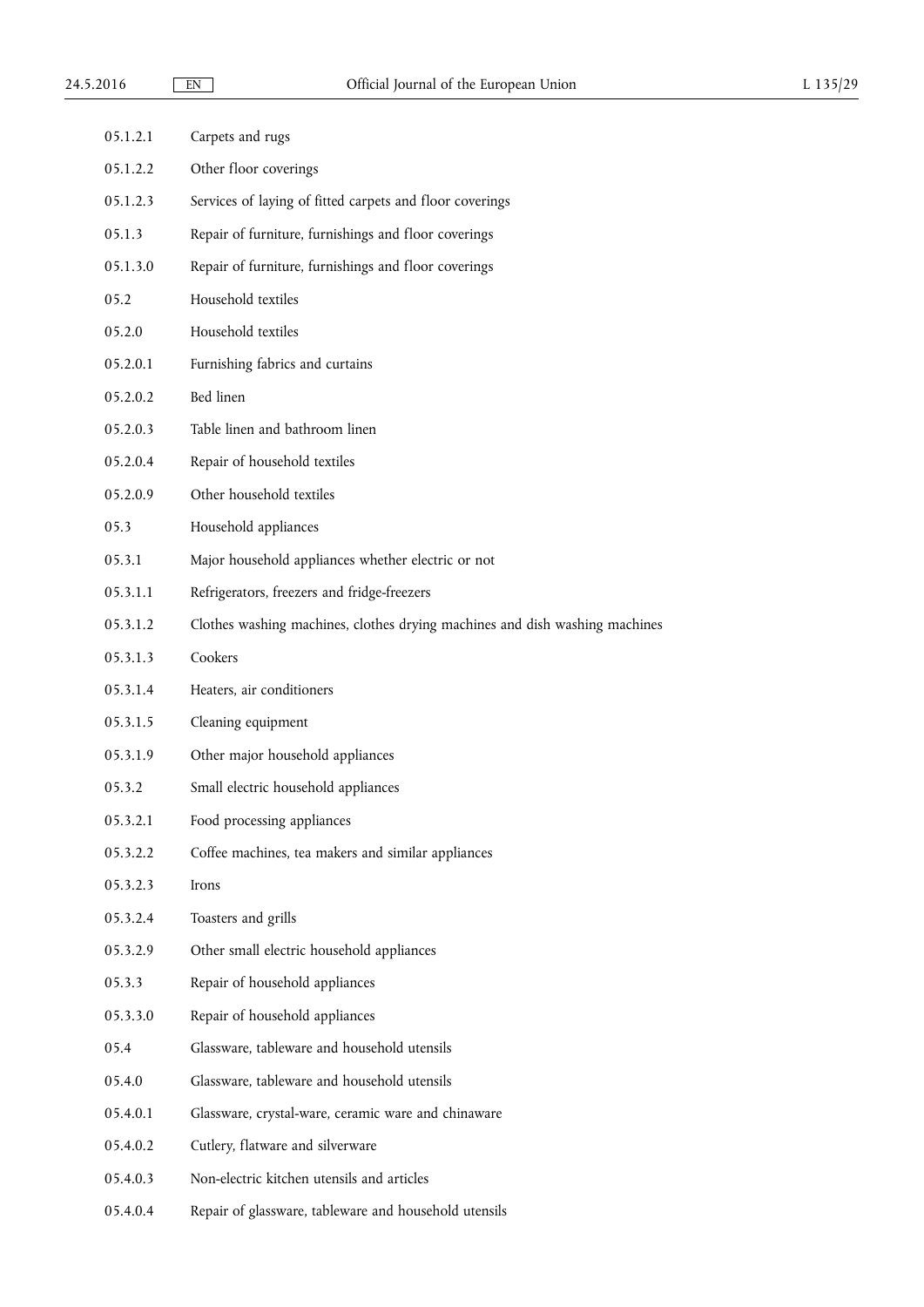| 05.5     | Tools and equipment for house and garden                          |
|----------|-------------------------------------------------------------------|
| 05.5.1   | Major tools and equipment                                         |
| 05.5.1.1 | Motorised major tools and equipment                               |
| 05.5.1.2 | Repair, leasing and rental of major tools and equipment           |
| 05.5.2   | Small tools and miscellaneous accessories                         |
| 05.5.2.1 | Non-motorised small tools                                         |
| 05.5.2.2 | Miscellaneous small tool accessories                              |
| 05.5.2.3 | Repair of non-motorised small tools and miscellaneous accessories |
| 05.6     | Goods and services for routine household maintenance              |
| 05.6.1   | Non-durable household goods                                       |
| 05.6.1.1 | Cleaning and maintenance products                                 |
| 05.6.1.2 | Other non-durable small household articles                        |
| 05.6.2   | Domestic services and household services                          |
| 05.6.2.1 | Domestic services by paid staff                                   |
| 05.6.2.2 | Cleaning services                                                 |
| 05.6.2.3 | Hire of furniture and furnishings                                 |
| 05.6.2.9 | Other domestic services and household services                    |
| 06       | <b>HEALTH</b>                                                     |
| 06.1     | Medical products, appliances and equipment                        |
| 06.1.1   | Pharmaceutical products                                           |
| 06.1.1.0 | Pharmaceutical products                                           |
| 06.1.2   | Other medical products                                            |
| 06.1.2.1 | Pregnancy tests and mechanical contraceptive devices              |
| 06.1.2.9 | Other medical products n.e.c.                                     |
| 06.1.3   | Therapeutic appliances and equipment                              |
| 06.1.3.1 | Corrective eye-glasses and contact lenses                         |
| 06.1.3.2 | Hearing aids                                                      |
| 06.1.3.3 | Repair of therapeutic appliances and equipment                    |
| 06.1.3.9 | Other therapeutic appliances and equipment                        |
| 06.2     | Out-patient services                                              |
| 06.2.1   | Medical services                                                  |
| 06.2.1.1 | General practice                                                  |
| 06.2.1.2 | Specialist practice                                               |
| 06.2.2   | Dental services                                                   |
| 06.2.2.0 | Dental services                                                   |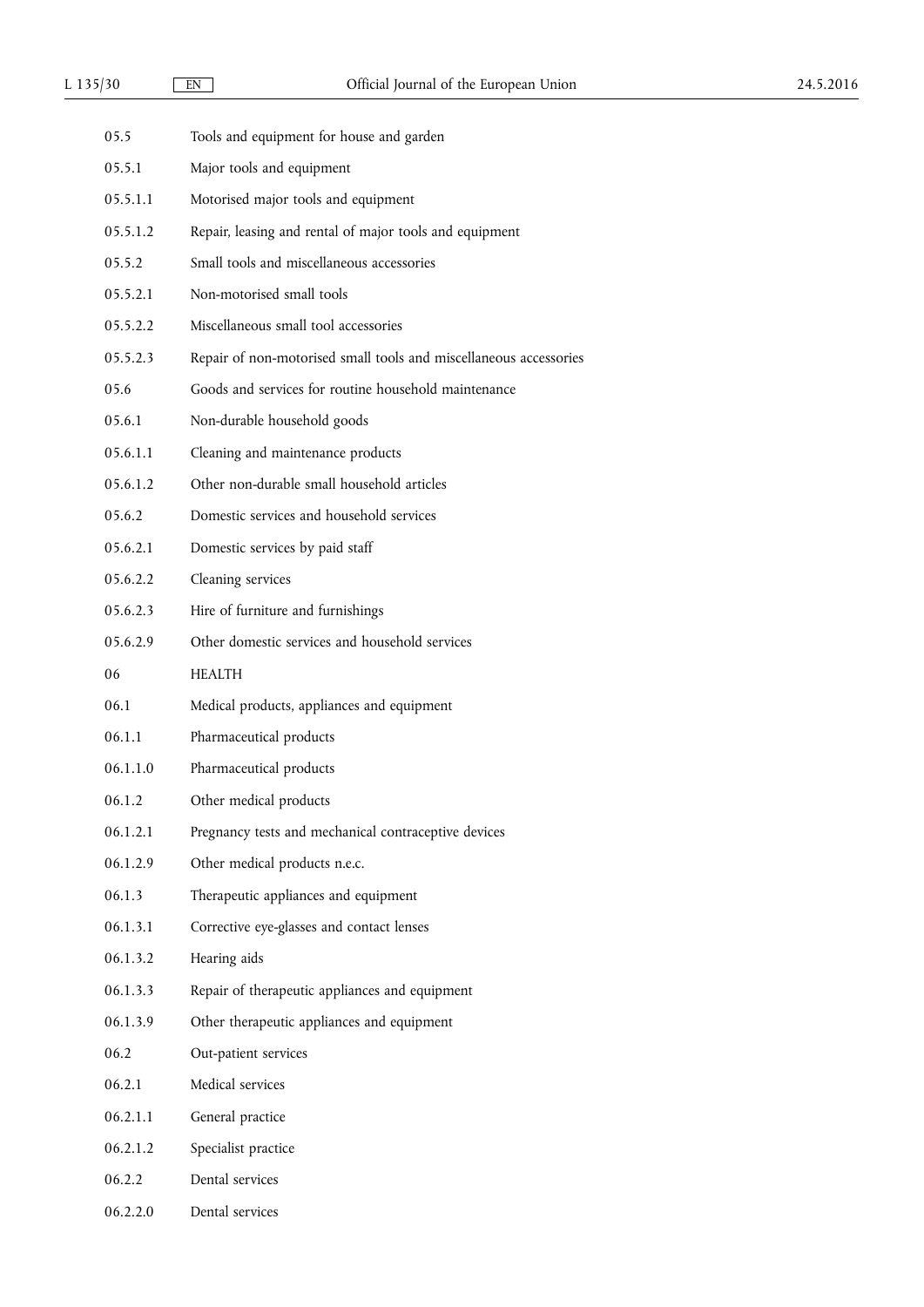| 06.2.3   | Paramedical services                                                                              |
|----------|---------------------------------------------------------------------------------------------------|
| 06.2.3.1 | Services of medical analysis laboratories and X-ray centres                                       |
| 06.2.3.2 | Thermal-baths, corrective-gymnastic therapy, ambulance services and hire of therapeutic equipment |
| 06.2.3.9 | Other paramedical services                                                                        |
| 06.3     | Hospital services                                                                                 |
| 06.3.0   | Hospital services                                                                                 |
| 06.3.0.0 | Hospital services                                                                                 |
| 07       | <b>TRANSPORT</b>                                                                                  |
| 07.1     | Purchase of vehicles                                                                              |
| 07.1.1   | Motor cars                                                                                        |
| 07.1.1.1 | New motor cars                                                                                    |
| 07.1.1.2 | Second-hand motor cars                                                                            |
| 07.1.2   | Motor cycles                                                                                      |
| 07.1.2.0 | Motor cycles                                                                                      |
| 07.1.3   | Bicycles                                                                                          |
| 07.1.3.0 | Bicycles                                                                                          |
| 07.1.4   | Animal drawn vehicles                                                                             |
| 07.1.4.0 | Animal drawn vehicles                                                                             |
| 07.2     | Operation of personal transport equipment                                                         |
| 07.2.1   | Spare parts and accessories for personal transport equipment                                      |
| 07.2.1.1 | <b>Tyres</b>                                                                                      |
| 07.2.1.2 | Spare parts for personal transport equipment                                                      |
| 07.2.1.3 | Accessories for personal transport equipment                                                      |
| 07.2.2   | Fuels and lubricants for personal transport equipment                                             |
| 07.2.2.1 | Diesel                                                                                            |
| 07.2.2.2 | Petrol                                                                                            |
| 07.2.2.3 | Other fuels for personal transport equipment                                                      |
| 07.2.2.4 | Lubricants                                                                                        |
| 07.2.3   | Maintenance and repair of personal transport equipment                                            |
| 07.2.3.0 | Maintenance and repair of personal transport equipment                                            |
| 07.2.4   | Other services in respect of personal transport equipment                                         |
| 07.2.4.1 | Hire of garages, parking spaces and personal transport equipment                                  |
| 07.2.4.2 | Toll facilities and parking meters                                                                |
| 07.2.4.3 | Driving lessons, tests, licences and road worthiness tests                                        |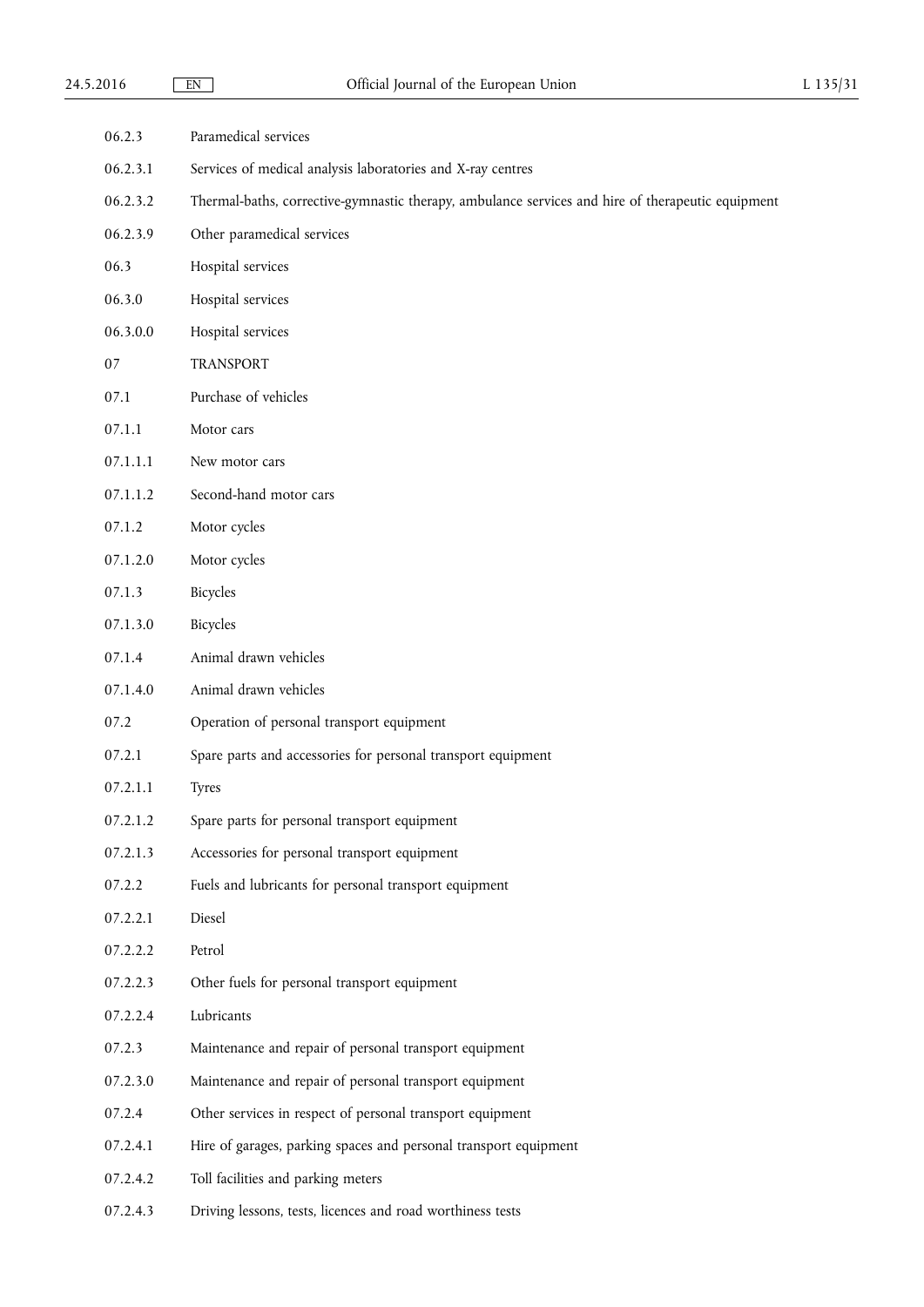| 07.3     | Transport services                                    |
|----------|-------------------------------------------------------|
| 07.3.1   | Passenger transport by railway                        |
| 07.3.1.1 | Passenger transport by train                          |
| 07.3.1.2 | Passenger transport by underground and tram           |
| 07.3.2   | Passenger transport by road                           |
| 07.3.2.1 | Passenger transport by bus and coach                  |
| 07.3.2.2 | Passenger transport by taxi and hired car with driver |
| 07.3.3   | Passenger transport by air                            |
| 07.3.3.1 | Domestic flights                                      |
| 07.3.3.2 | International flights                                 |
| 07.3.4   | Passenger transport by sea and inland waterway        |
| 07.3.4.1 | Passenger transport by sea                            |
| 07.3.4.2 | Passenger transport by inland waterway                |
| 07.3.5   | Combined passenger transport                          |
| 07.3.5.0 | Combined passenger transport                          |
| 07.3.6   | Other purchased transport services                    |
| 07.3.6.1 | Funicular, cable-car and chair-lift transport         |
| 07.3.6.2 | Removal and storage services                          |
| 07.3.6.9 | Other purchased transport services n.e.c.             |
| 08       | COMMUNICATION                                         |
| 08.1     | Postal services                                       |
| 08.1.0   | Postal services                                       |
| 08.1.0.1 | Letter handling services                              |
| 08.1.0.9 | Other postal services                                 |
| 08.2     | Telephone and telefax equipment                       |
| 08.2.0   | Telephone and telefax equipment                       |
| 08.2.0.1 | Fixed telephone equipment                             |
| 08.2.0.2 | Mobile telephone equipment                            |
| 08.2.0.3 | Other equipment of telephone and telefax equipment    |
| 08.2.0.4 | Repair of telephone or telefax equipment              |
| 08.3     | Telephone and telefax services                        |
| 08.3.0   | Telephone and telefax services                        |
| 08.3.0.1 | Wired telephone services                              |
| 08.3.0.2 | Wireless telephone services                           |
| 08.3.0.3 | Internet access provision services                    |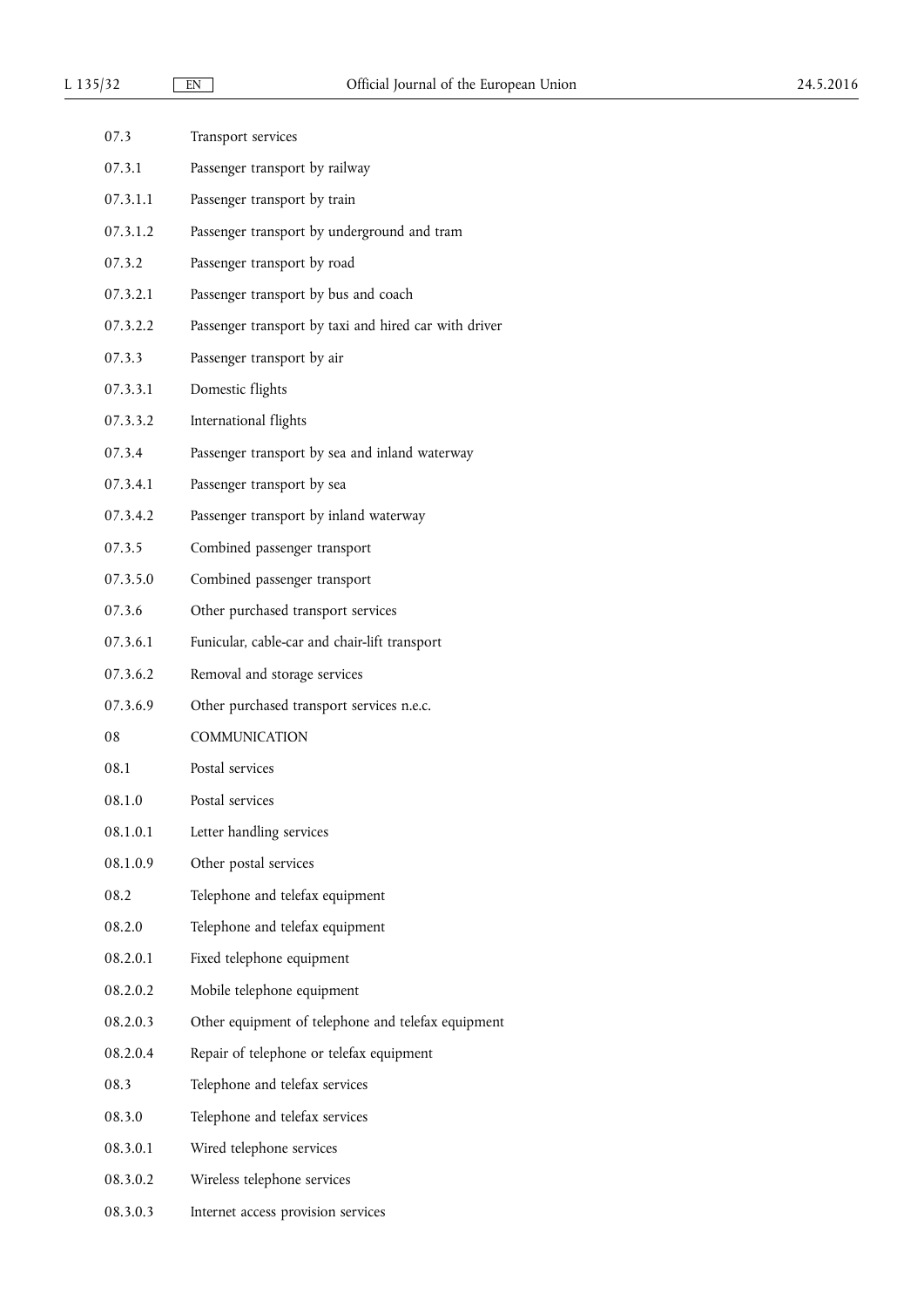| 08.3.0.4 | Bundled telecommunication services                                                 |
|----------|------------------------------------------------------------------------------------|
| 08.3.0.5 | Other information transmission services                                            |
| 09       | RECREATION AND CULTURE                                                             |
| 09.1     | Audiovisual, photographic and information processing equipment                     |
| 09.1.1   | Equipment for the reception, recording and reproduction of sound and picture       |
| 09.1.1.1 | Equipment for the reception, recording and reproduction of sound                   |
| 09.1.1.2 | Equipment for the reception, recording and reproduction of sound and vision        |
| 09.1.1.3 | Portable sound and vision devices                                                  |
| 09.1.1.9 | Other equipment for the reception, recording and reproduction of sound and picture |
| 09.1.2   | Photographic and cinematographic equipment and optical instruments                 |
| 09.1.2.1 | Cameras                                                                            |
| 09.1.2.2 | Accessories for photographic and cinematographic equipment                         |
| 09.1.2.3 | Optical instruments                                                                |
| 09.1.3   | Information processing equipment                                                   |
| 09.1.3.1 | Personal computers                                                                 |
| 09.1.3.2 | Accessories for information processing equipment                                   |
| 09.1.3.3 | Software                                                                           |
| 09.1.3.4 | Calculators and other information processing equipment                             |
| 09.1.4   | Recording media                                                                    |
| 09.1.4.1 | Pre-recorded recording media                                                       |
| 09.1.4.2 | Unrecorded recording media                                                         |
| 09.1.4.9 | Other recording media                                                              |
| 09.1.5   | Repair of audiovisual, photographic and information processing equipment           |
| 09.1.5.0 | Repair of audiovisual, photographic and information processing equipment           |
| 09.2     | Other major durables for recreation and culture                                    |
| 09.2.1   | Major durables for outdoor recreation                                              |
| 09.2.1.1 | Camper vans, caravans and trailers                                                 |
| 09.2.1.2 | Aeroplanes, microlight aircraft, gliders, hang-gliders and hot-air balloons        |
| 09.2.1.3 | Boats, outboard motors and fitting out of boats                                    |
| 09.2.1.4 | Horses, ponies and accessories                                                     |
| 09.2.1.5 | Major items for games and sport                                                    |
| 09.2.2   | Musical instruments and major durables for indoor recreation                       |
| 09.2.2.1 | Musical instruments                                                                |
| 09.2.2.2 | Major durables for indoor recreation                                               |
| 09.2.3   | Maintenance and repair of other major durables for recreation and culture          |
| 09.2.3.0 | Maintenance and repair of other major durables for recreation and culture          |
| 09.3     | Other recreational items and equipment, gardens and pets                           |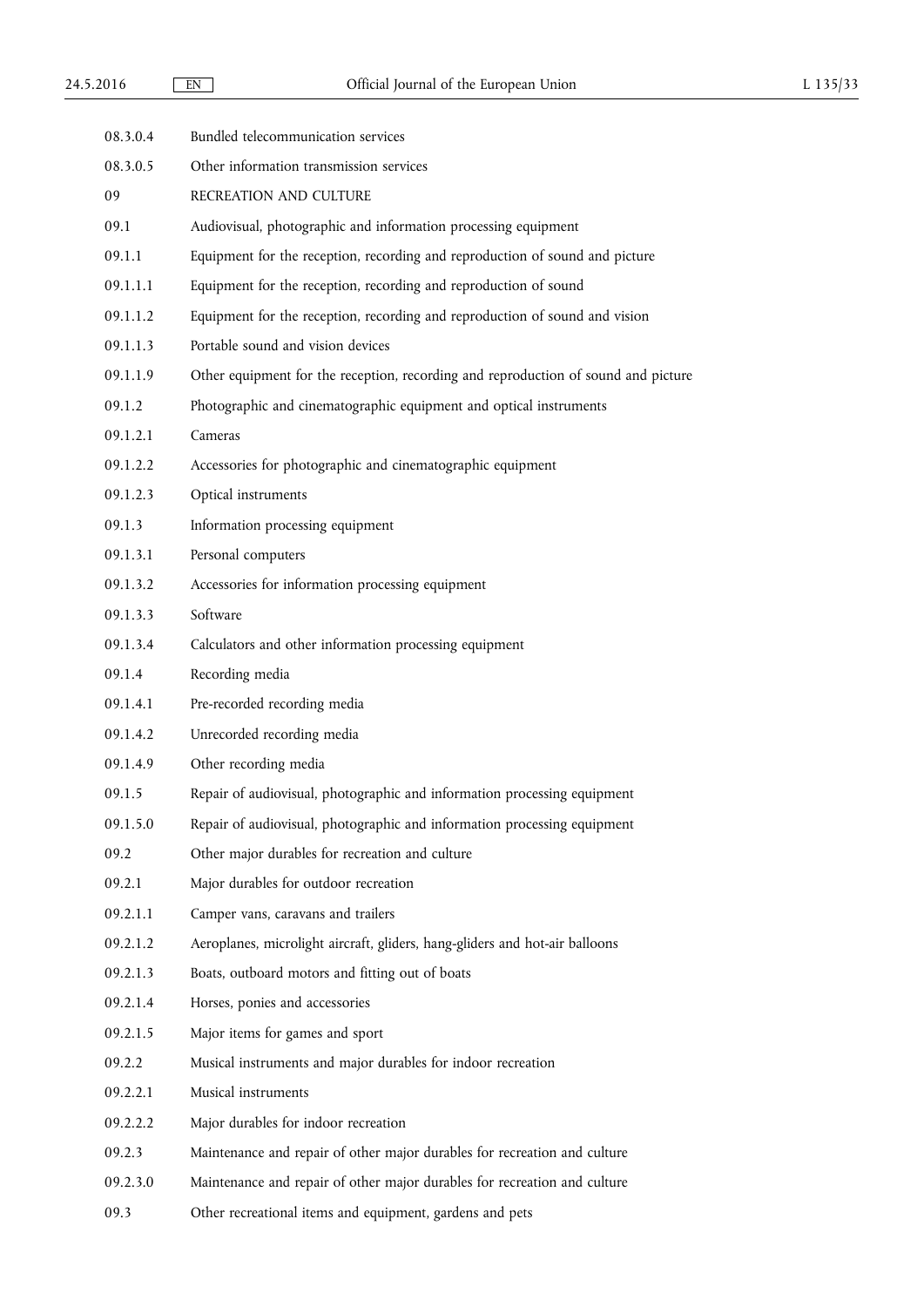| 09.3.1   | Games, toys and hobbies                                        |
|----------|----------------------------------------------------------------|
| 09.3.1.1 | Games and hobbies                                              |
| 09.3.1.2 | Toys and celebration articles                                  |
| 09.3.2   | Equipment for sport, camping and open-air recreation           |
| 09.3.2.1 | Equipment for sport                                            |
| 09.3.2.2 | Equipment for camping and open-air recreation                  |
| 09.3.2.3 | Repair of equipment for sport, camping and open-air recreation |
| 09.3.3   | Gardens, plants and flowers                                    |
| 09.3.3.1 | Garden products                                                |
| 09.3.3.2 | Plants and flowers                                             |
| 09.3.4   | Pets and related products                                      |
| 09.3.4.1 | Purchase of pets                                               |
| 09.3.4.2 | Products for pets                                              |
| 09.3.5   | Veterinary and other services for pets                         |
| 09.3.5.0 | Veterinary and other services for pets                         |
| 09.4     | Recreational and cultural services                             |
| 09.4.1   | Recreational and sporting services                             |
| 09.4.1.1 | Recreational and sporting services - Attendance                |
| 09.4.1.2 | Recreational and sporting services - Participation             |
| 09.4.2   | Cultural services                                              |
| 09.4.2.1 | Cinemas, theatres, concerts                                    |
| 09.4.2.2 | Museums, libraries, zoological gardens                         |
| 09.4.2.3 | Television and radio licence fees, subscriptions               |
| 09.4.2.4 | Hire of equipment and accessories for culture                  |
| 09.4.2.5 | Photographic services                                          |
| 09.4.2.9 | Other cultural services                                        |
| 09.4.3   | Games of chance                                                |
| 09.4.3.0 | Games of chance                                                |
| 09.5     | Newspapers, books and stationery                               |
| 09.5.1   | <b>Books</b>                                                   |
| 09.5.1.1 | Fiction books                                                  |
| 09.5.1.2 | Educational text books                                         |
| 09.5.1.3 | Other non-fiction books                                        |
| 09.5.1.4 | Binding services and E-book downloads                          |
| 09.5.2   | Newspapers and periodicals                                     |
| 09.5.2.1 | Newspapers                                                     |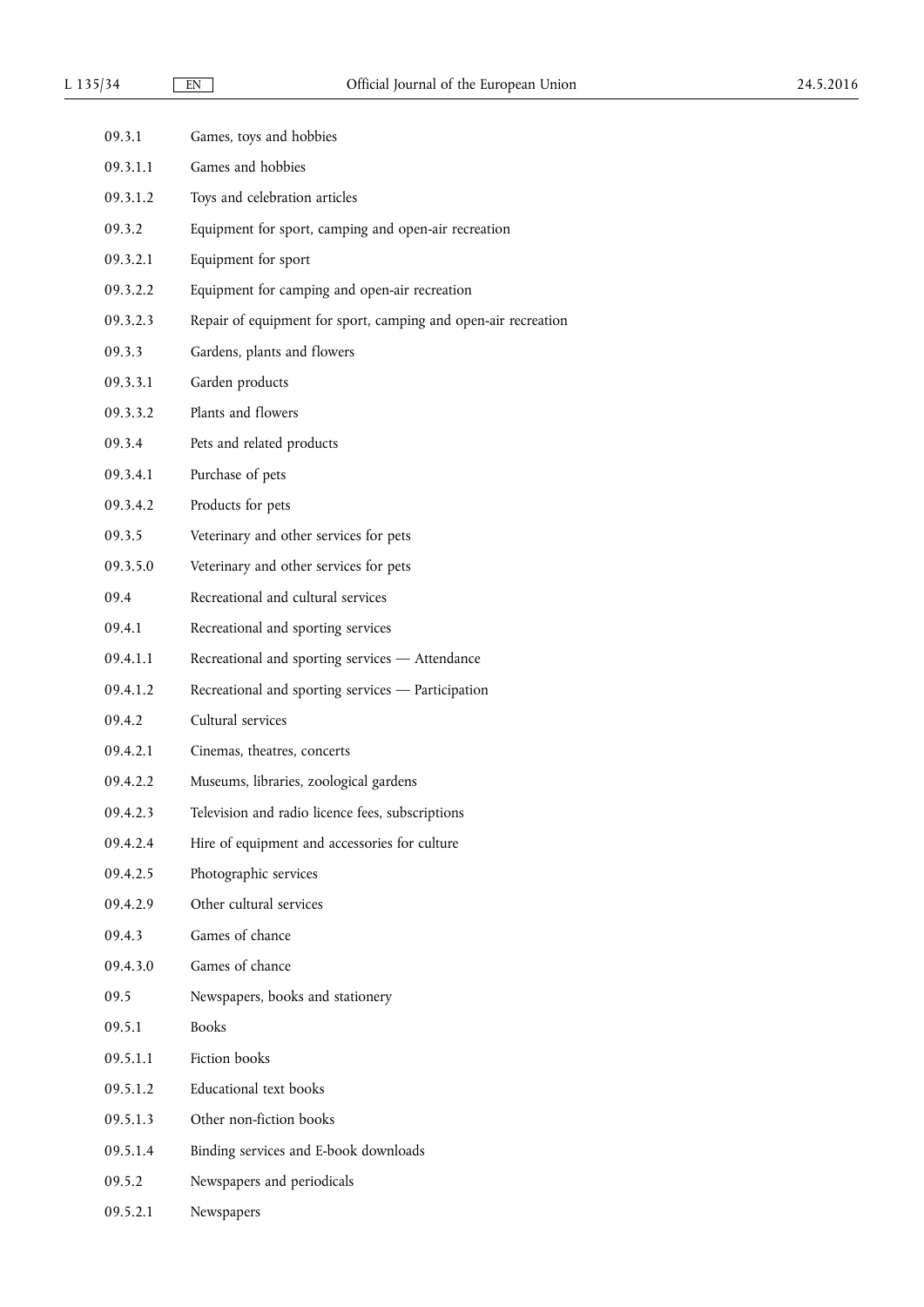| 09.5.2.2 | Magazines and periodicals                                |
|----------|----------------------------------------------------------|
| 09.5.3   | Miscellaneous printed matter                             |
| 09.5.3.0 | Miscellaneous printed matter                             |
| 09.5.4   | Stationery and drawing materials                         |
| 09.5.4.1 | Paper products                                           |
| 09.5.4.9 | Other stationery and drawing materials                   |
| 09.6     | Package holidays                                         |
| 09.6.0   | Package holidays                                         |
| 09.6.0.1 | Package domestic holidays                                |
| 09.6.0.2 | Package international holidays                           |
| 10       | <b>EDUCATION</b>                                         |
| 10.1     | Pre-primary and primary education                        |
| 10.1.0   | Pre-primary and primary education                        |
| 10.1.0.1 | Pre-primary education (ISCED-97 level 0)                 |
| 10.1.0.2 | Primary education (ISCED-97 level 1)                     |
| 10.2     | Secondary education                                      |
| 10.2.0   | Secondary education                                      |
| 10.2.0.0 | Secondary education                                      |
| 10.3     | Post-secondary non-tertiary education                    |
| 10.3.0   | Post-secondary non-tertiary education                    |
| 10.3.0.0 | Post-secondary non-tertiary education (ISCED-97 level 4) |
| 10.4     | Tertiary education                                       |
| 10.4.0   | Tertiary education                                       |
| 10.4.0.0 | Tertiary education                                       |
| 10.5     | Education not definable by level                         |
| 10.5.0   | Education not definable by level                         |
| 10.5.0.0 | Education not definable by level                         |
| 11       | RESTAURANTS AND HOTELS                                   |
| 11.1     | Catering services                                        |
| 11.1.1   | Restaurants, cafés and the like                          |
| 11.1.1.1 | Restaurants, cafés and dancing establishments            |
| 11.1.1.2 | Fast food and take away food services                    |
| 11.1.2   | Canteens                                                 |
|          |                                                          |

11.1.2.0 Canteens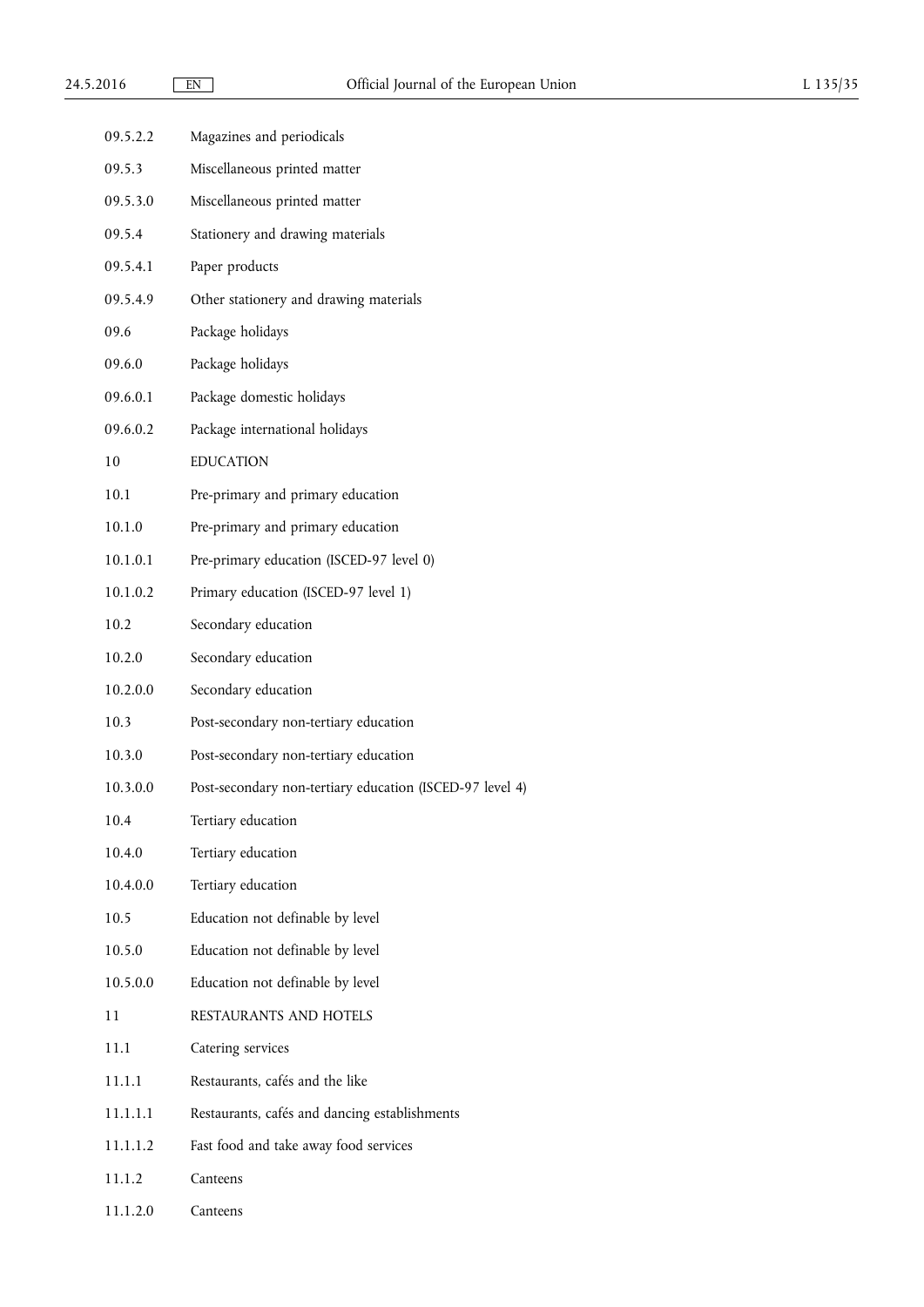| 11.2     | Accommodation services                                                            |
|----------|-----------------------------------------------------------------------------------|
| 11.2.0   | Accommodation services                                                            |
| 11.2.0.1 | Hotels, motels, inns and similar accommodation services                           |
| 11.2.0.2 | Holiday centres, camping sites, youth hostels and similar accommodation services  |
| 11.2.0.3 | Accommodation services of other establishments                                    |
| 12       | MISCELLANEOUS GOODS AND SERVICES                                                  |
| 12.1     | Personal care                                                                     |
| 12.1.1   | Hairdressing salons and personal grooming establishments                          |
| 12.1.1.1 | Hairdressing for men and children                                                 |
| 12.1.1.2 | Hairdressing for women                                                            |
| 12.1.1.3 | Personal grooming treatments                                                      |
| 12.1.2   | Electric appliances for personal care                                             |
| 12.1.2.1 | Electric appliances for personal care                                             |
| 12.1.2.2 | Repair of electric appliances for personal care                                   |
| 12.1.3   | Other appliances, articles and products for personal care                         |
| 12.1.3.1 | Non-electrical appliances                                                         |
| 12.1.3.2 | Articles for personal hygiene and wellness, esoteric products and beauty products |
| 12.2     | Prostitution                                                                      |
| 12.2.0   | Prostitution                                                                      |
| 12.2.0.0 | Prostitution                                                                      |
| 12.3     | Personal effects n.e.c.                                                           |
| 12.3.1   | Jewellery, clocks and watches                                                     |
| 12.3.1.1 | Jewellery                                                                         |
| 12.3.1.2 | Clocks and watches                                                                |
| 12.3.1.3 | Repair of jewellery, clocks and watches                                           |
| 12.3.2   | Other personal effects                                                            |
| 12.3.2.1 | Travel goods                                                                      |
| 12.3.2.2 | Articles for babies                                                               |
| 12.3.2.3 | Repair of other personal effects                                                  |
| 12.3.2.9 | Other personal effects n.e.c.                                                     |
| 12.4     | Social protection                                                                 |
| 12.4.0   | Social protection                                                                 |
| 12.4.0.1 | Child care services                                                               |
| 12.4.0.2 | Retirement homes for elderly persons and residences for disabled persons          |
| 12.4.0.3 | Services to maintain people in their private homes                                |
| 12.4.0.4 | Counselling                                                                       |
| 12.5     | Insurance                                                                         |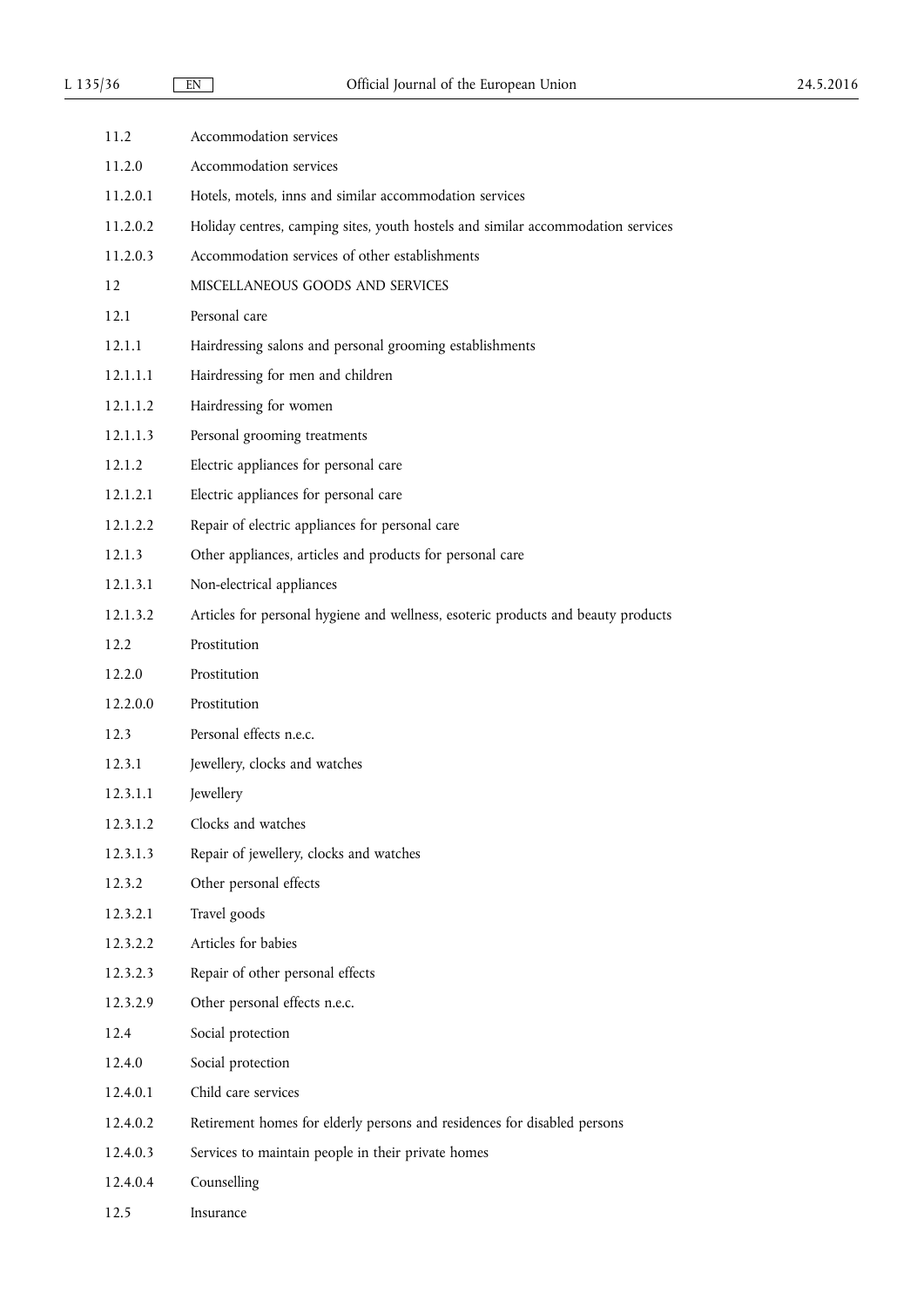$\overline{\phantom{a}}$ 

 $\overline{a}$ 

| 12.5.1   | Life insurance                                              |
|----------|-------------------------------------------------------------|
| 12.5.1.0 | Life insurance                                              |
| 12.5.2   | Insurance connected with the dwelling                       |
| 12.5.2.0 | Insurance connected with the dwelling                       |
| 12.5.3   | Insurance connected with health                             |
| 12.5.3.1 | Public insurance connected with health                      |
| 12.5.3.2 | Private insurance connected with health                     |
| 12.5.4   | Insurance connected with transport                          |
| 12.5.4.1 | Motor vehicle insurance                                     |
| 12.5.4.2 | Travel insurance                                            |
| 12.5.5   | Other insurance                                             |
| 12.5.5.0 | Other insurance                                             |
| 12.6     | Financial services n.e.c.                                   |
| 12.6.1   | <b>FISIM</b>                                                |
| 12.6.1.0 | <b>FISIM</b>                                                |
| 12.6.2   | Other financial services n.e.c.                             |
| 12.6.2.1 | Charges by banks and post offices                           |
| 12.6.2.2 | Fees and service charges of brokers, investment counsellors |
| 12.7     | Other services n.e.c.                                       |
| 12.7.0   | Other services n.e.c.                                       |
| 12.7.0.1 | Administrative fees                                         |
| 12.7.0.2 | Legal services and accountancy                              |
| 12.7.0.3 | Funeral services                                            |
| 12.7.0.4 | Other fees and services                                     |
|          |                                                             |